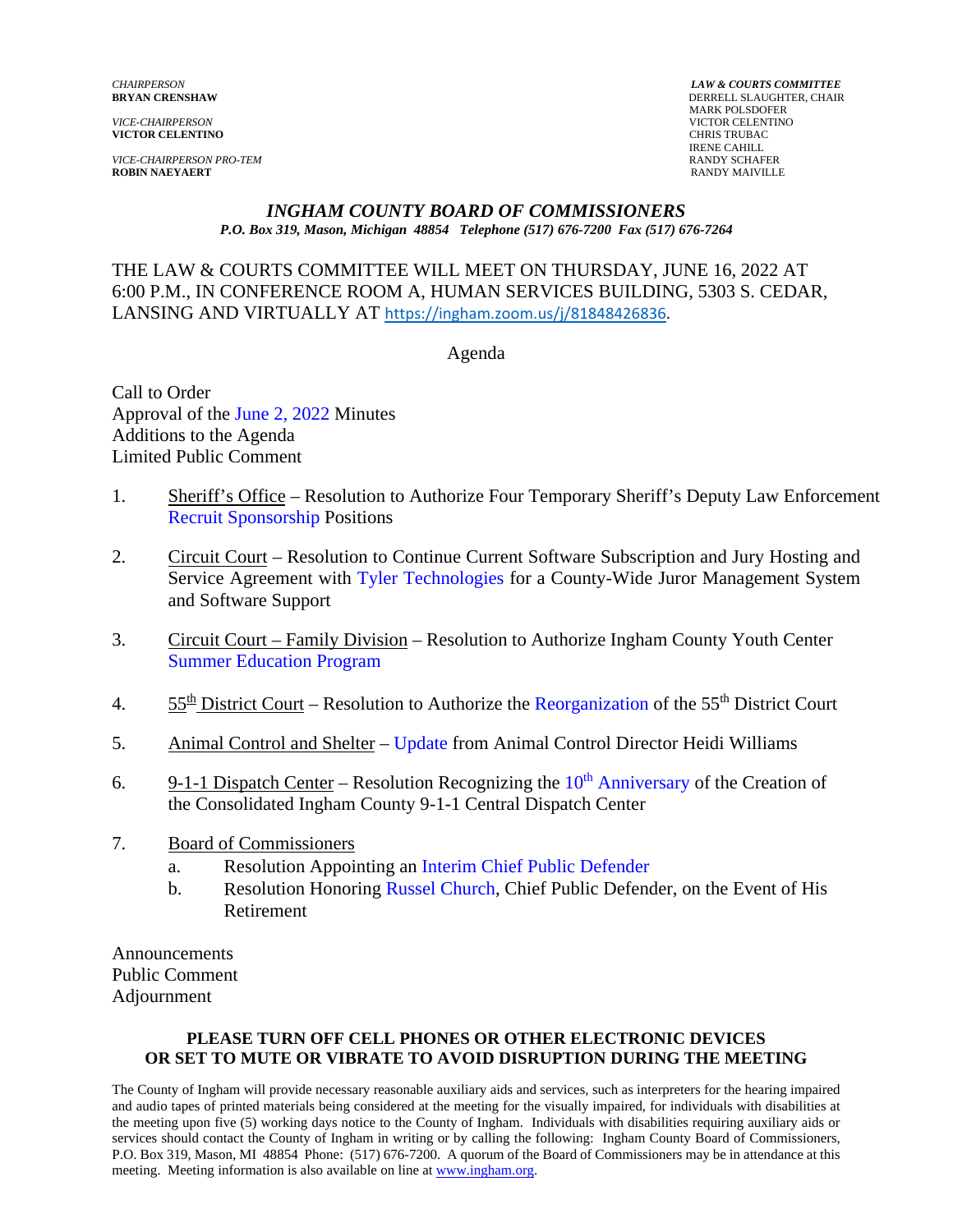#### LAW & COURTS COMMITTEE June 2, 2022 Draft Minutes

<span id="page-1-0"></span>

| <b>Members Present:</b> | Celentino, Polsdofer, Maiville, and Trubac.                                                                                   |
|-------------------------|-------------------------------------------------------------------------------------------------------------------------------|
| <b>Members Absent:</b>  | Cahill, Schafer, and Slaughter.                                                                                               |
| <b>Others Present:</b>  | Judge Donald Allen Jr., Sheriff Scott Wriggelsworth, Rick Terrill, Michael<br>Dillon, Teri Morton, Kylie Rhoades, and others. |

The meeting was called to order by Vice Chairperson Polsdofer at 6:00 p.m. in Conference Room A of the Human Services Building, 5303 S. Cedar Street, Lansing, Michigan. Virtual Public participation was offered via Zoom at https://ingham.zoom.us/j/81848426836.

#### Approval of the May 12, 2022 Minutes

MOVED BY COMM. TRUBAC, SUPPORTED BY COMM. MAIVILLE, TO APPROVE THE MINUTES OF THE MAY 12, 2022 LAW & COURTS COMMITTEE MEETING.

THE MOTION CARRIED UNANIMOUSLY. Absent: Commissioners Cahill, Schafer, and Slaughter.

Additions to the Agenda

None.

Limited Public Comment

None.

# MOVED BY COMM. MAIVILLE, SUPPORTED BY COMM. CELENTINO, TO APPROVE A CONSENT AGENDA CONSISTING OF THE FOLLOWING ACTION ITEMS:

- 1. Sheriff's Office
	- a. Resolution to Authorize an Additional Contractual Agreement between the Ingham County Sheriff's Office and Axon Enterprise, Inc. for Audio Visual Recording Services for the Justice Complex
	- b. Resolution to Authorize a Contract with Michigan Creative to Produce Recruitment & Branding Videos for the Sheriff's Office
	- c. Resolution to Amend the Contract with Securus Technologies to Return Profit Sharing Percentage to 55% on Inmate Phone Calls and Eliminate Securus Service Fee for Use of Their Software/Hardware
	- d. Resolution to Authorize a Contract Renewal with Cellebrite Inc.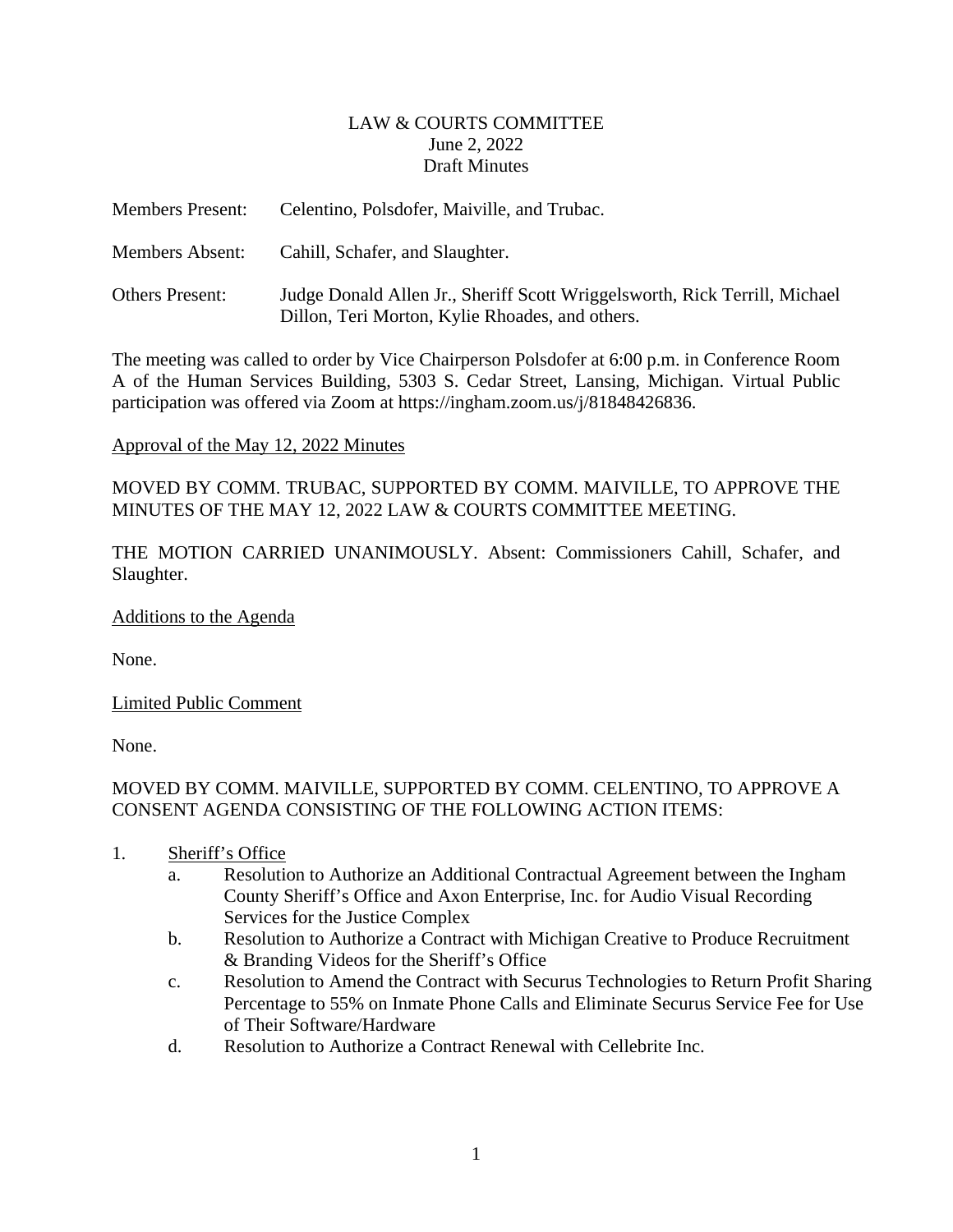- 2. Circuit Court Family Division
	- a. Resolution to Authorize an Agreement with Relias LLC for Virtual Training Software
	- b. Resolution to Accept Funds from the Michigan Department of Education National School Lunch Program Equipment Assistance Grant
- 4. Facilities Department
	- a. Resolution to Authorize an Agreement with Laux Construction LLC for the Improvements to the 9-1-1 Center
- 5. 9-1-1 Central Dispatch Center Resolution Honoring 9-1-1 Dispatcher Terese Calkins of the Ingham County 9-1-1 Central Dispatch Center

THE MOTION CARRIED UNANIMOUSLY. Absent: Commissioners Cahill, Schafer, and Slaughter.

THE MOTION TO APPROVE THE ITEMS ON THE CONSENT AGENDA CARRIED UNANIMOUSLY. Commissioners Cahill, Schafer, and Slaughter.

3. 55th District Court – Reorganization of the 55th District Court (*Discussion)* 

Judge Donald Allen Jr., 55<sup>th</sup> District Court Chief Judge, stated that the 55<sup>th</sup> District Court intended to reorganize to include a Court Security Coordinator position. He further stated that in 2019, the Supreme Court issued an order that required the 55<sup>th</sup> District Court establish a Courthouse Security Committee.

Judge Allen stated that the order had determined that the Courthouse should have an Officer designated to ensure that the Courts had a strategic safety plan. He further stated that the Courts hosted individuals from opposing sides, and as a result, there would always be an individual that lost the court case.

Judge Allen stated that each Judge was accompanied by an armed Bailiff, however, the Magistrate does not have any security. He further stated that the Magistrate recently had an individual who had been charged with murder and had a history of mental illness visit their room.

Judge Allen stated that there are violent acts such as what happened in Uvalde, Texas and at a medical facility in Oklahoma occurring often. He further stated that while the Courthouse has security, they are not capable of stopping an individual of committing such act.

Judge Allen stated that there needed to be an individual who is dedicated to ensure that the Courts are not sitting ducks waiting to be the next tragedy. He further stated the reorganization followed the recommendation from the Security Committee.

Judge Allen stated that the nature of our society had changed, and Ingham County needed to be smarter in regards to daily operations to keep everyone safe.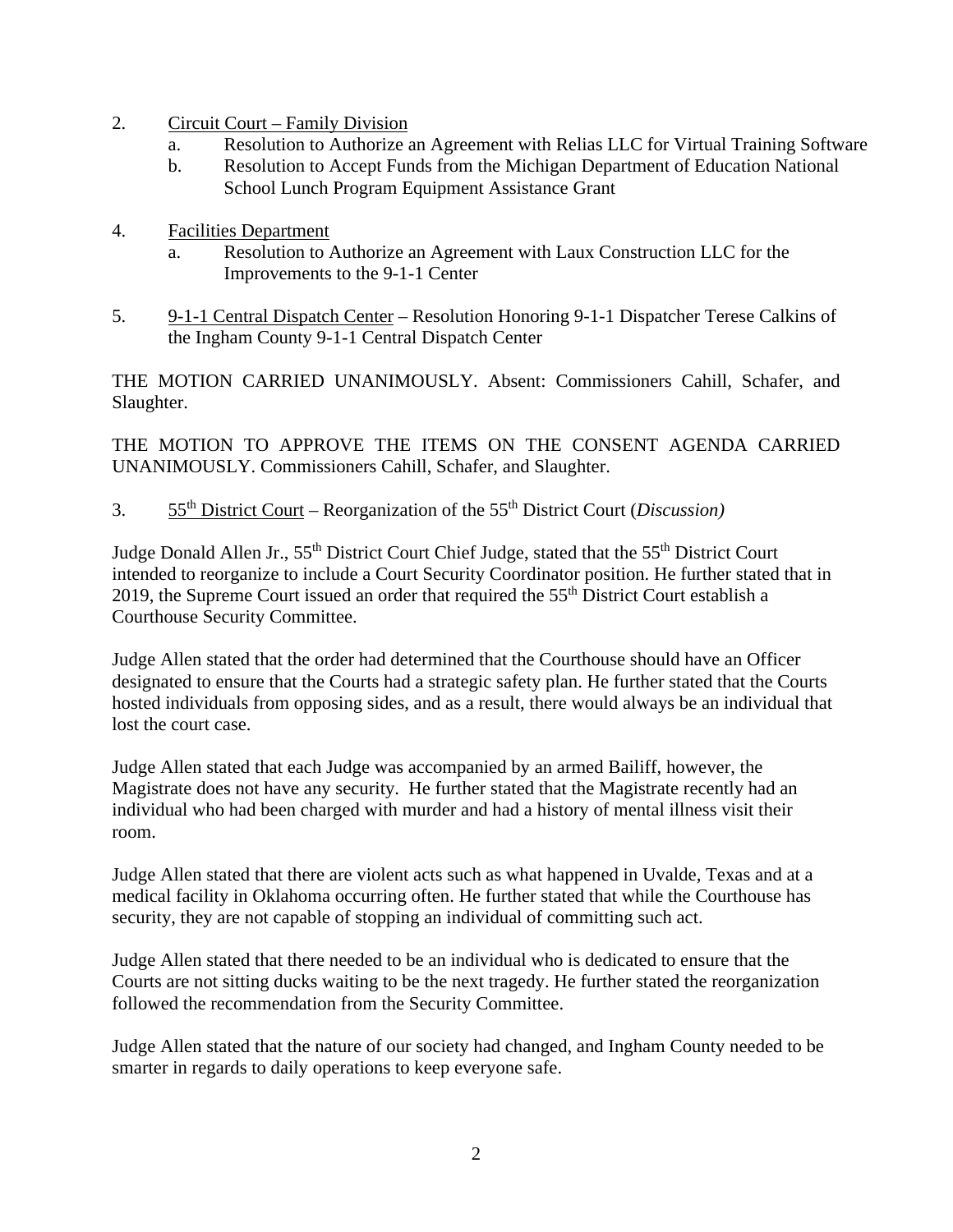Commissioner Celentino stated that the reorganization eliminated one Court Officer position. He further asked for clarification if it would create any staffing shortage.

Judge Allen stated that the Court Security Coordinator would float and cover the needs of the Courts. He further stated that the 55th District Court was expected to relocate to the new Justice Complex which could present some hurdles.

Commissioner Celentino asked for clarification if the Court Security Coordinator would transition over as well.

Judge Allen stated confirmation that the Court Security Coordinator would transition to the new facility as well.

Vice Chairperson Polsdofer asked if the Court Security Coordinator would have the opportunity to provide potential changes to the rooms as the building came together.

Rick Terrill, Ingham County Facilities Director, stated that he had documented that he needed to facilitate a security meeting with Michael Dillon, Court Administrator, and the security staff to discuss current and future needs. He further stated that modifications could not be made but they could look into screening and awareness training.

Judge Allen stated that Mr. Dillon had attended every Monday meeting, and had been engaged to make sure that the new facility fit the projected needs.

Commissioner Celentino stated that the United Automobile Aerospace and Agricultural Implement Workers of America (UAW) provided approval of the reorganization. He further asked for clarification on the \$25,000 increase.

Teri Morton, Deputy Controller, stated that it would likely be less than \$25,000 for the remainder of the year. She further stated that it would be included in the 2023 budget.

Commissioner Celentino stated that he was in support of the reorganization and that it was a matter that needed to be taken seriously. He further stated that he would support the complete resolution when it came to the next round of meetings.

Commissioner Trubac stated that he was in support of the reorganization and was happy to see that they were taking a proactive approach. He further stated that \$25,000 was nothing compared to the value of the lives that needed to be protected.

Judge Allen stated that it was a scary time, and that people were willing to do whatever. He further stated that people from the public had even gone after trained Officers.

Vice Chairperson Polsdofer stated that he would support the reorganization as well.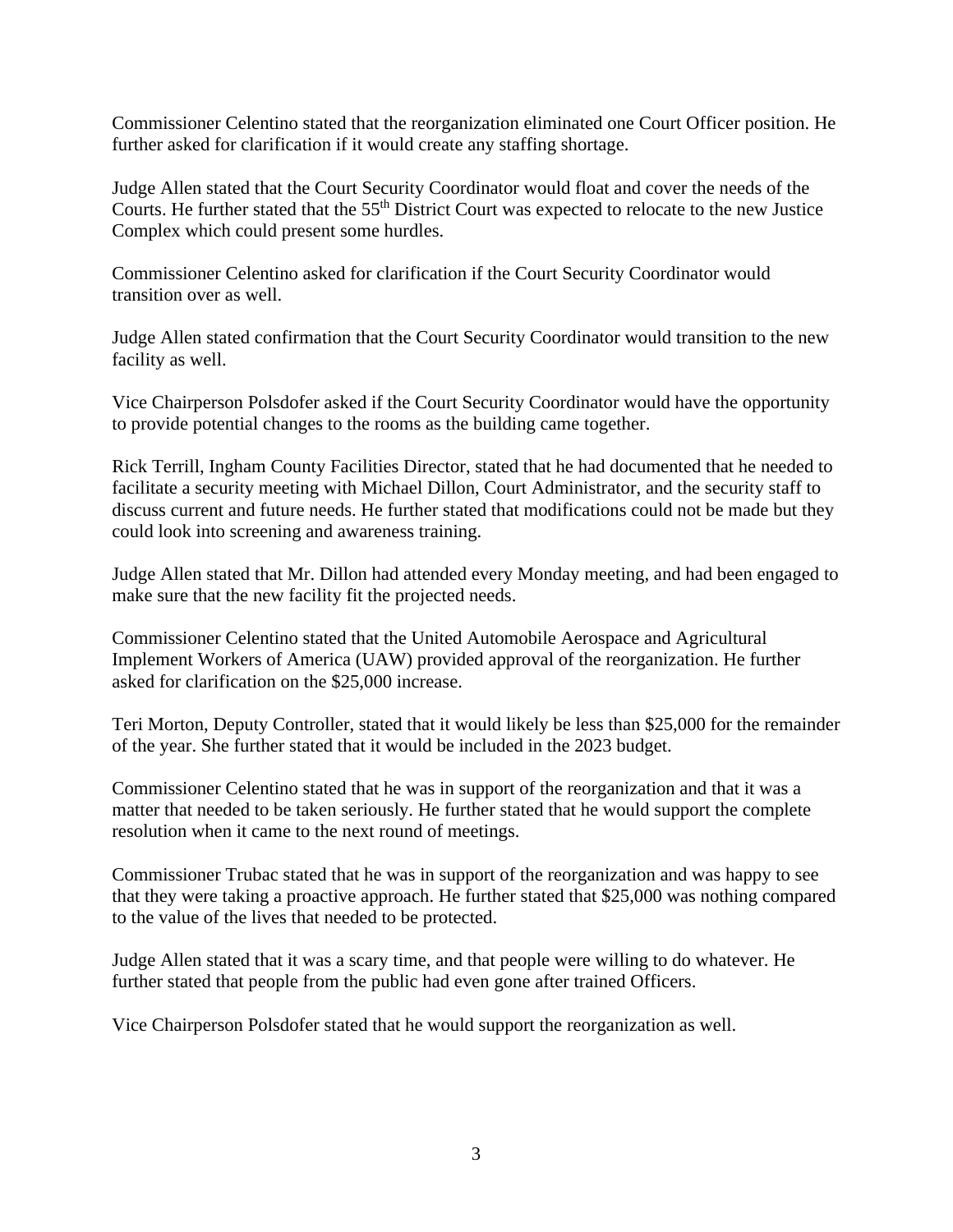- 4. Facilities Department
	- b. Justice Complex Update (*Discussion)*

Mr. Terrill stated that as complicated as the project was, it was still on schedule and within budget. He further stated that he would like to compliment the Sheriff's Department for playing an integral role to move the project along seamlessly.

Mr. Terrill stated that Granger Construction had done a phenomenal job overcoming the challenges presented to ensure that the project continued. Mr. Terrill stated that communication flowed daily, and they were hopeful to see the project finish on time and within the budget.

Mr. Terrill provided an overview of the Justice Complex construction progress. He further stated that he had recently toured the Justice Complex with the Project Manager and everyone had been very pleased with the progress.

Commissioner Celentino asked for clarification on the expected completion date.

Mr. Terrill stated that the certificate of occupancy was expected at the end of the year. He further stated that they intended to start moving furniture in for the 55<sup>th</sup> District Court and the Sheriff's Department in December and expected that the inmates would be moved in January 2023.

Mr. Terrill stated that the schedule was tentative and a lot could happen before then.

Commissioner Maiville stated that it was commendable that the project had stayed on or under budget given the current construction climate. He further expressed his thanks to those involved with the project.

Mr. Terrill stated that he would like to extend the invitation to anyone who would like a tour of the new Justice Complex. He further stated that there is a weekly Monday morning meeting at 9:00 a.m. and would be happy to schedule a tour for any other time as well.

Ms. Morton stated that Becky Bennett, Board of Commissioners Director, had scheduled a tour on Friday June 17, 2022 at 10:00 a.m. for any of the Commissioners who were interested. She further stated that the Commissioners were welcome to schedule an alternate time for a tour as Mr. Terrill had mentioned.

Mr. Terrill stated that interns from Granger Construction had put together an excellent information sheet that included details and completion dates for several of the spaces. He further stated that he would make sure to share the document with Ms. Morton to distribute.

Vice Chairperson Polsdofer stated that he commended everyone for a job well done as well. He further stated that, at his daytime place of employment Michigan Department of Transportation, he had encountered bridge projects come in 29-41% higher than what had originally been projected.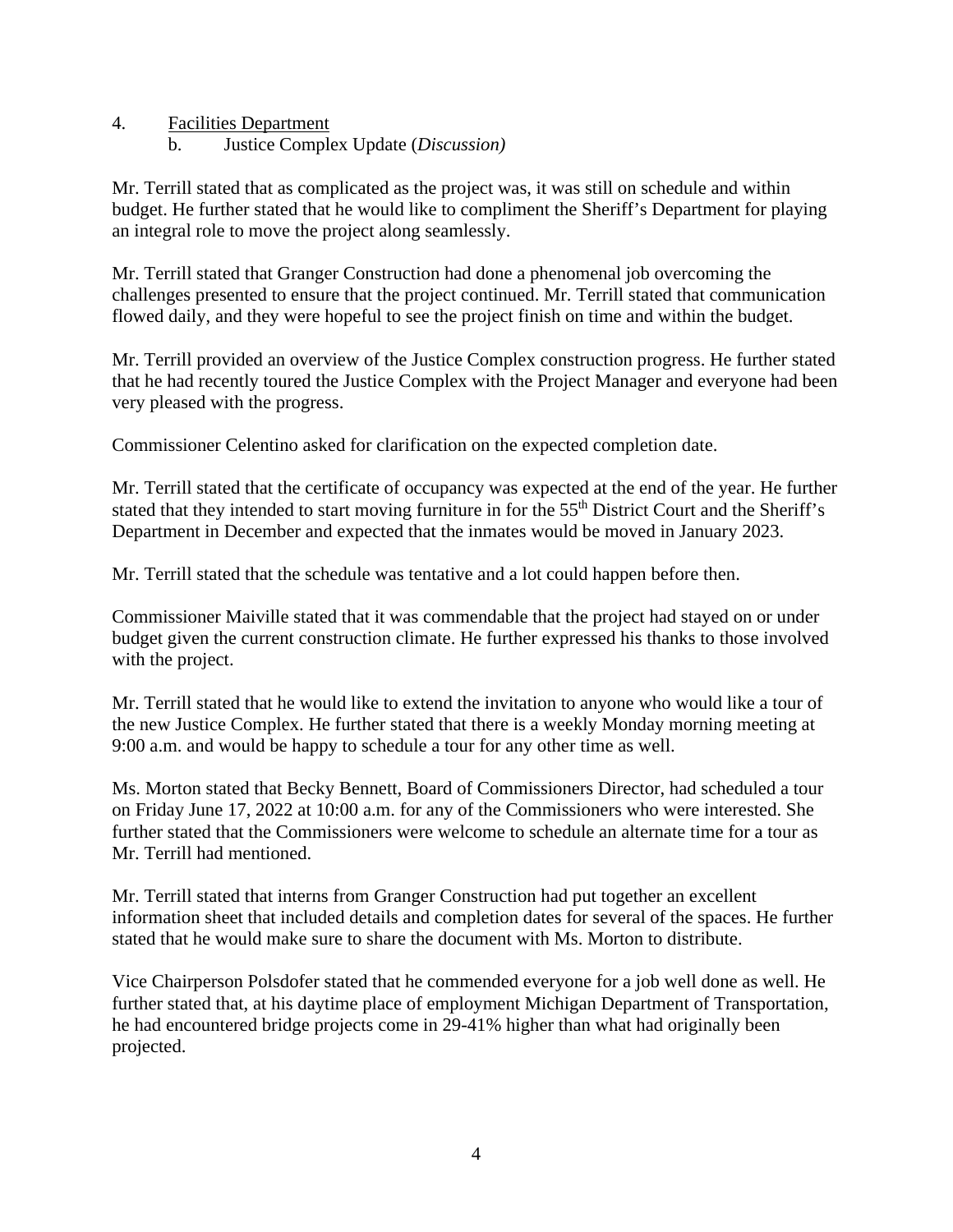**Announcements** 

None.

Public Comment

None.

Adjournment

The meeting was adjourned at 6:21 p.m.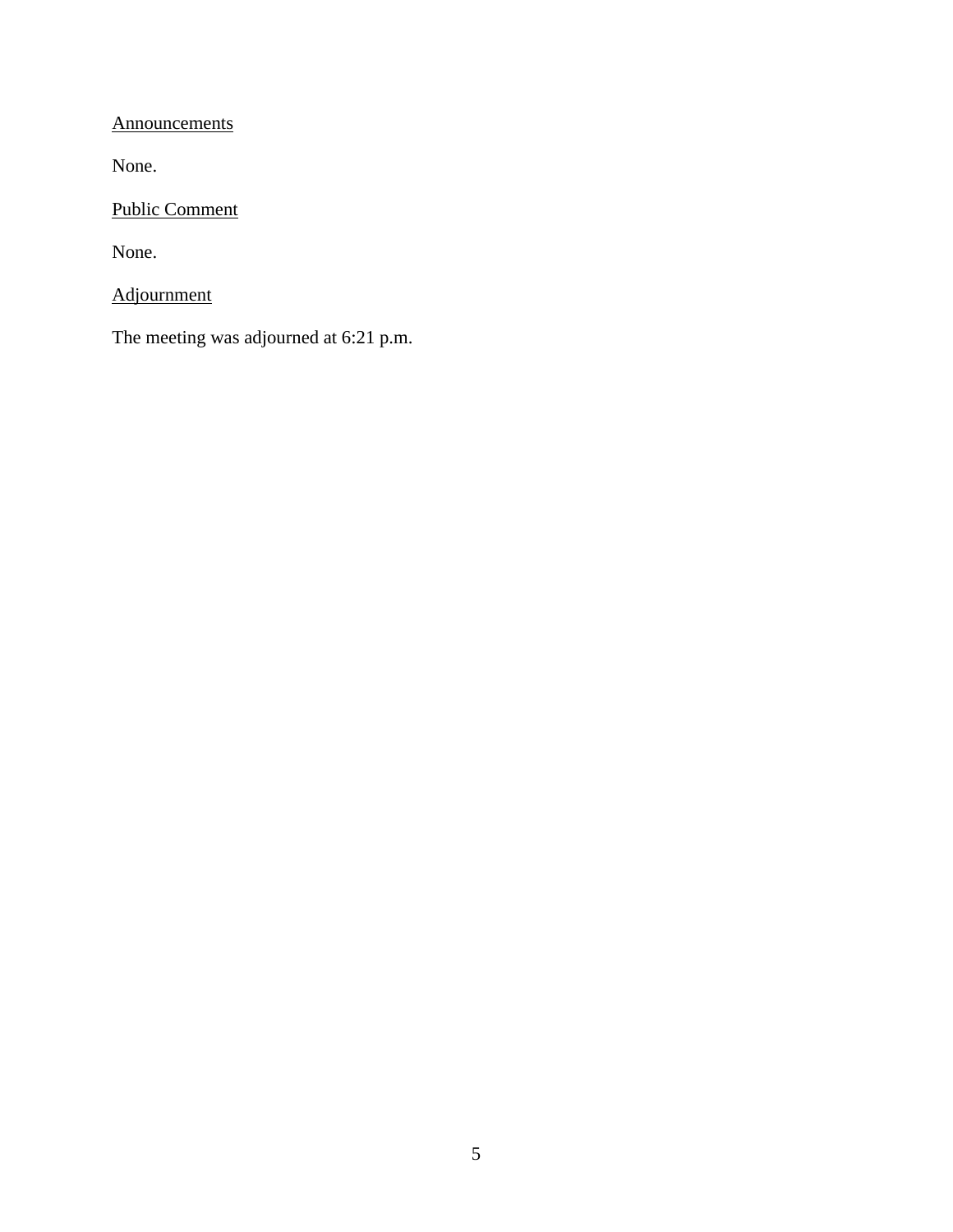#### **JUNE 16, 2022 LAW & COURTS AGENDA STAFF REVIEW SUMMARY**

# **RESOLUTION ACTION ITEMS:**

#### **The Deputy Controller recommends approval of the following resolutions:**

#### *1. Sheriff's Office – Resolution to Authorize Four Temporary Sheriff's Deputy Law Enforcement Recruit Sponsorship Positions*

The Sheriff's Office currently has several open Field Services Sheriff's Deputy, MCOLES-certified positions and they have been unable to hire qualified applicants. This has been a local and national problem for law enforcement agencies. The Sheriff's Office would like to hire up to four temporary employees annually beginning in 2023 to sponsor through the 17-week, Mid-Michigan Police Academy. Upon successful completion of the academy the employee will be hired as a full-time Deputy. The estimated total annual cost is \$98,600 and funds are budgeted in the Sheriff's Office to cover this expense.

See memo for details.

#### *2. Circuit Court* – *Resolution to Continue Current Software Subscription and Jury Hosting and Service Agreement with Tyler Technologies for a County-Wide Juror Management System and Software Support*

This resolution will approve entering into a five-year software subscription and hosting and service agreement with Tyler Technologies for a jury management system, interactive web response system, interactive voice response system, imaging system, data cleansing, and summons production/mailing service. The term of agreement will run annually from June 1 through May 31. Upon the expiration of the five-year renewal term, the Agreement will renew automatically for additional one-year terms at Tyler's then current rates unless terminated by either party in accordance with the Agreement. The subscription rates offered by Tyler Technologies, combined with ancillary costs of doing business, are \$74,760.25 per year for years one through three, and then rates for years four and five will be at Tyler Technologies' then-current rates subject to a maximum increase of 5% over each prior year. This agreement has been in place since March 29, 2016, and Ingham County Jury Administration, the Jury Board, and Courts have been pleased with the performance of Tyler Technologies and believe they will continue to deliver a jury management system that minimizes inconvenience to citizens serving as jurors, broadens citizen participation, and maximizes the efficiency of jury staffing resources.

See memo for details.

#### *3. Circuit Court – Family Division* – *Resolution to Authorize Ingham County Youth Center Summer Education Program*

This resolution will authorize entering into an agreement with the Lansing School District to provide summer education instruction at the Ingham County Youth Center for a total amount not to exceed \$11,764.17 for the time period of June 1, 2022 through August 31, 2022. Fifty percent of the funds will be transferred from the Juvenile Justice Millage fund balance to cover this expense, with the remainder to be reimbursed by the Child Care Fund. The Lansing School District currently provides educational instruction at the Youth Center and has historically provided summer school as well. However, the Lansing School District does not have funding available for summer school this year due to low student counts during the COVID-19 pandemic, 2020-2021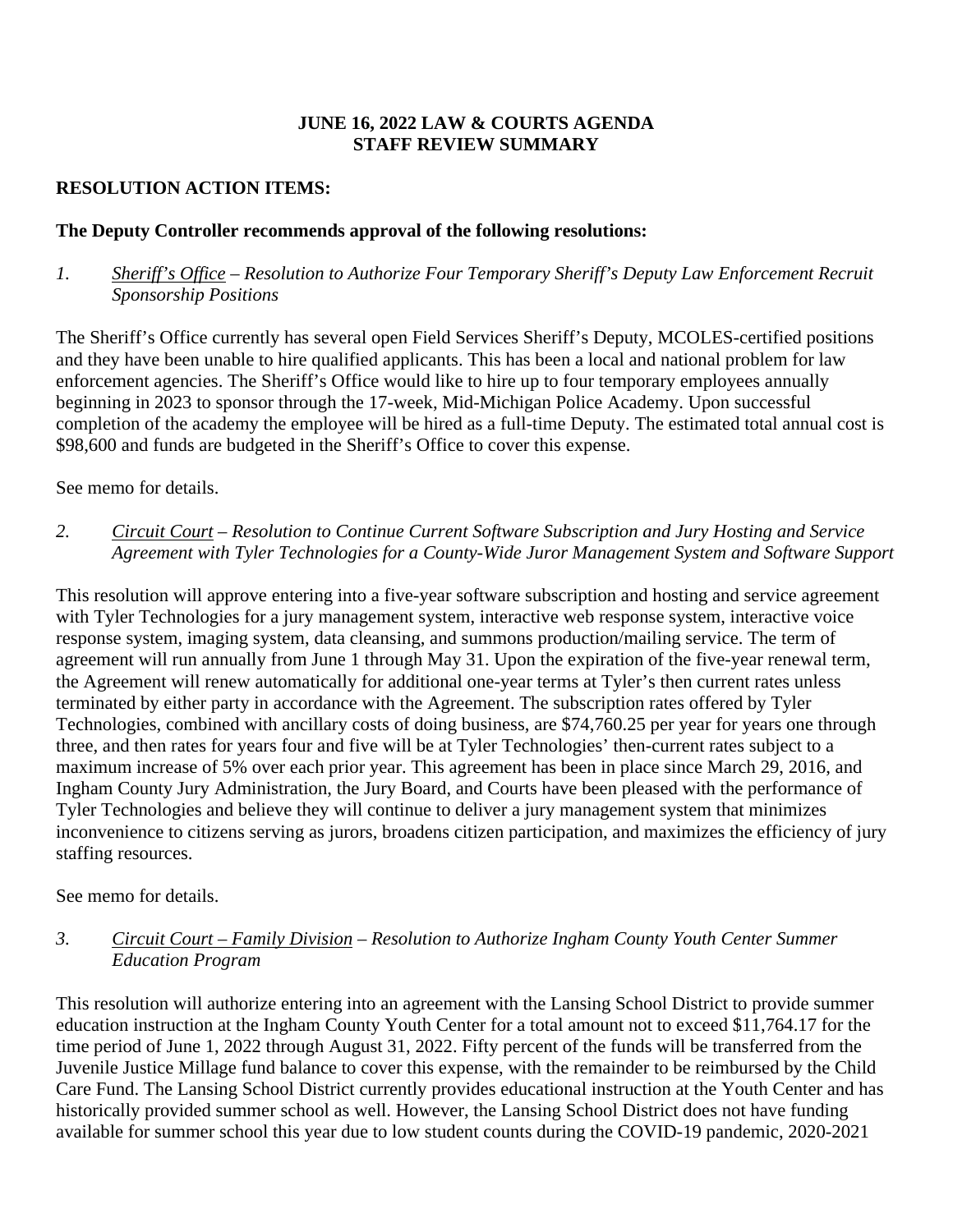school year. This resolution will enable the continuation of this vitally important education instruction at the Youth Center. It is anticipated that the Lansing School District will have funding to cover this cost in future years.

See memo for details.

# *4. 55th District Court – Resolution to Authorize the Reorganization of the 55th District Court*

The proposed reorganization would eliminate a Court Officer, UAW TOPS – Grade Level E position (\$38,634.60 - \$46,050.88) and create a Court Security Coordinator position as a UAW TOPS – Grade Level K position (\$54,061.53 - \$64,543.45). The new position will have the primary responsibility of daily assessment and monitoring of security measures, including the identification of strategies for addressing and monitoring security and safety challenges. One of the Court Officer positions will be eliminated as the new position will be filled with one of the existing Court Officers. The Court Security coordinator will continue to serve as a Court Officer as needed. The long-term cost of this reorganization will be \$25,634.

As required under county policy, this reorganization was first submitted as a discussion item at the Law & Courts and County Services Committees, and is now being brought forward as an action item.

See memo for details.

7. *Board of Commissioners – Resolution Appointing an Interim Chief Public Defender*

# **DISCUSSION ITEMS:**

*5. Animal Control and Shelter* – *Update from Animal Control Director Heidi Williams* 

# **HONORARY RESOLUTION:**

- *6. 9-1-1 Central Dispatch Center Resolution Recognizing the 10th Anniversary of the Creation of the Consolidated Ingham County 9-1-1 Central Dispatch Center*
- *7. Board of Commissioners Resolution Honoring Russel Church, Chief Public Defender, on the Event of His Retirement*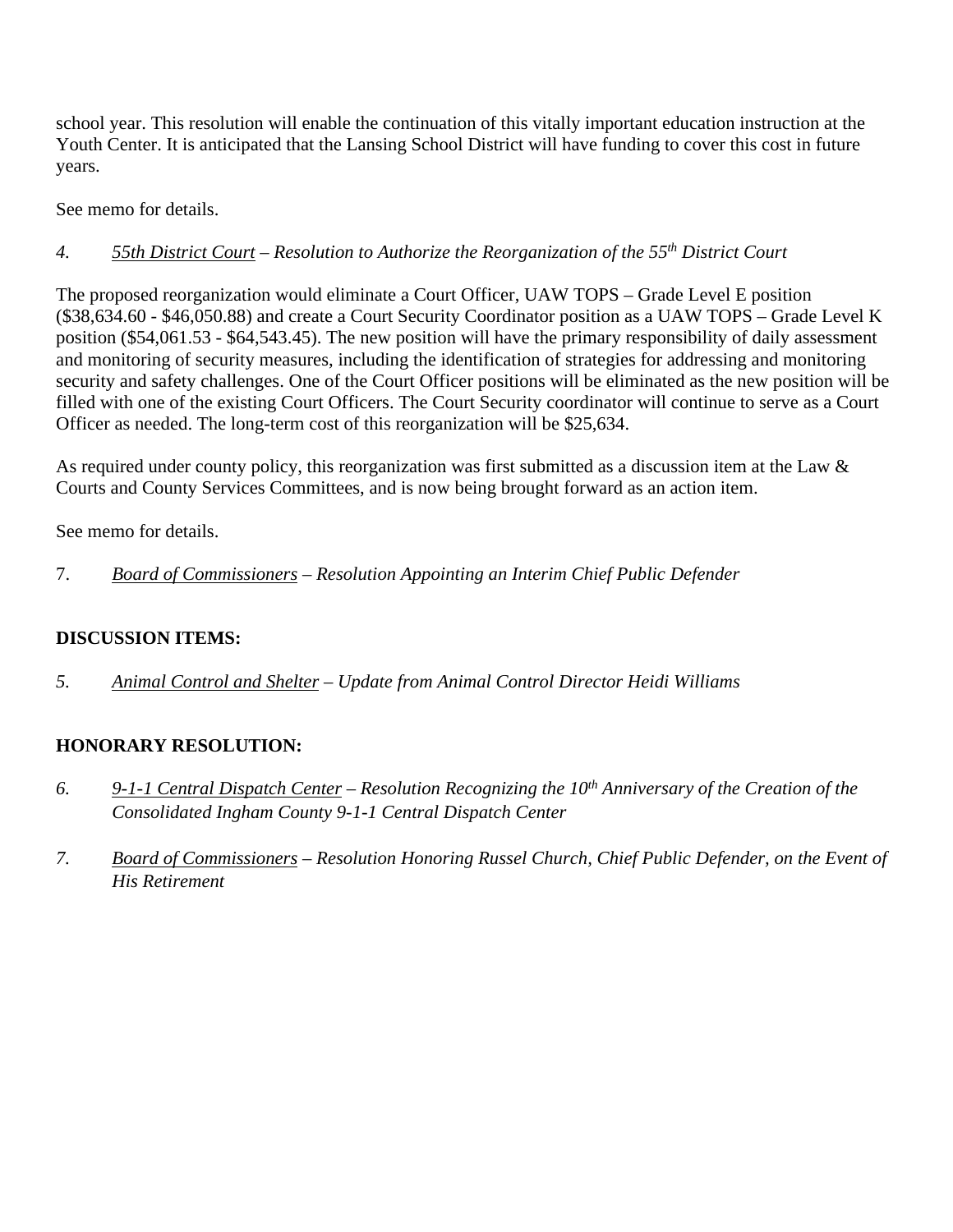<span id="page-8-0"></span>

| TO:          | Board of Commissioners: Law & Courts Committee and Finance Committee            |
|--------------|---------------------------------------------------------------------------------|
| <b>FROM:</b> | Captain Andrew Daenzer                                                          |
| DATE:        | June 7, 2022                                                                    |
|              | <b>SUBJECT:</b> ICSO Sheriff's Deputy Recruit Sponsorship/Temporary Position(s) |
|              | For the meeting agenda of June 16, June 21, June 22, respectively.              |

# **BACKGROUND**

The Sheriff's Office currently has several open Field Services Sheriff's Deputy, MCOLES-certified positions. The Sheriff's Deputy Law Enforcement job posting has been active for over a year and we have been unable to hire any qualified applicants. There are many reasons for this, but like other law enforcement leaders we believe the social climate and lingering COVID-19 related factors are the principle influences.

Law Enforcement agencies locally and nationally have been struggling to fill their open positions. The current trend is for agencies to hire recruits and sponsor them through a police academy.

From March of 2023 - February of 2024 we are expecting 10 retirements of MCOLES licensed employees. The Sheriff's Office would like to hire up to four (4) temporary employees annually beginning in 2023 to sponsor through the 17-week, Mid-Michigan Police Academy. Upon successful completion of the academy the employee will be hired as a full-time Deputy.

#### **ALTERNATIVES**

The alternative is to continue with our job posting seeking MCOLES licensed applicants. This has not been productive in the past year. Most of the applications we received were from non- MCOLES licensed applicants seeking a department to sponsor them in a police academy.

We will continue, as we have in the past, to sponsor corrections deputies to fill vacancies, but we are limited with this option due to corrections staffing needs. Without these sponsorships, we will be severely understaffed and lack the ability to provide law enforcement and support services without negative impact.

#### **FINANCIAL IMPACT**

The estimated total cost is \$98,600 to include the following items:

- \$20 per hour during the academy for 4 positions of \$54,400
- Potential overtime cost of \$10,200
- Academy cost for 4 sponsorships of \$34,000

Funding sources for these temporary positions already exists in the Sheriff's Office Budget.

#### **STRATEGIC PLANNING IMPACT**

The strategic plan may be impacted if this is not approved by reducing the ability to provide basic Law Enforcement Services to the citizens of Ingham County.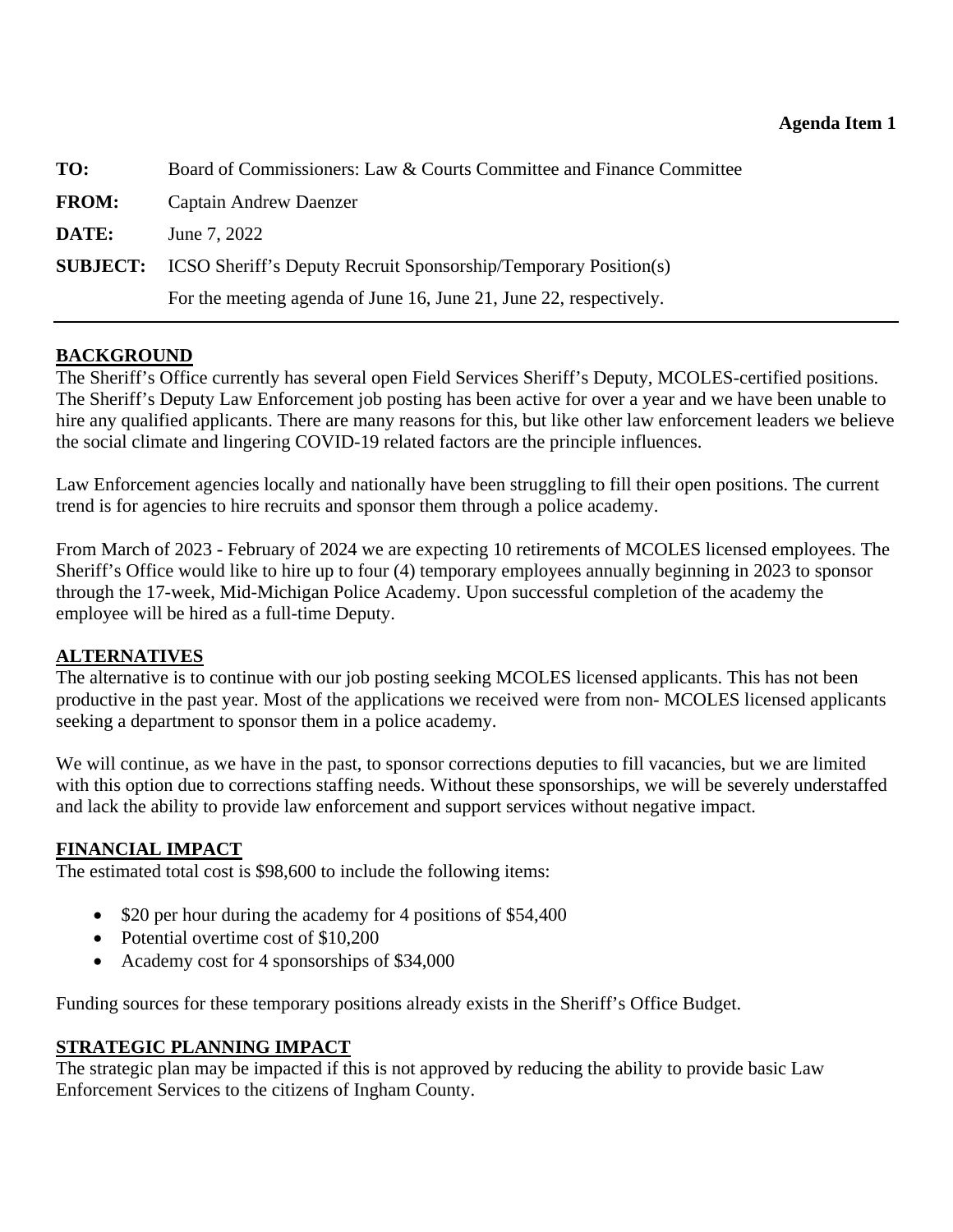# **OTHER CONSIDERATIONS**

The next Mid-Michigan Police Academy has approximately 45 recruits. All of the recruits are sponsored by agencies.

# **RECOMMENDATION**

Based on the information presented, I respectfully recommend approval of the attached resolution to support up to 4 temporary Sheriff's Deputy Law Enforcement Recruit Sponsorship positions annually beginning in 2023.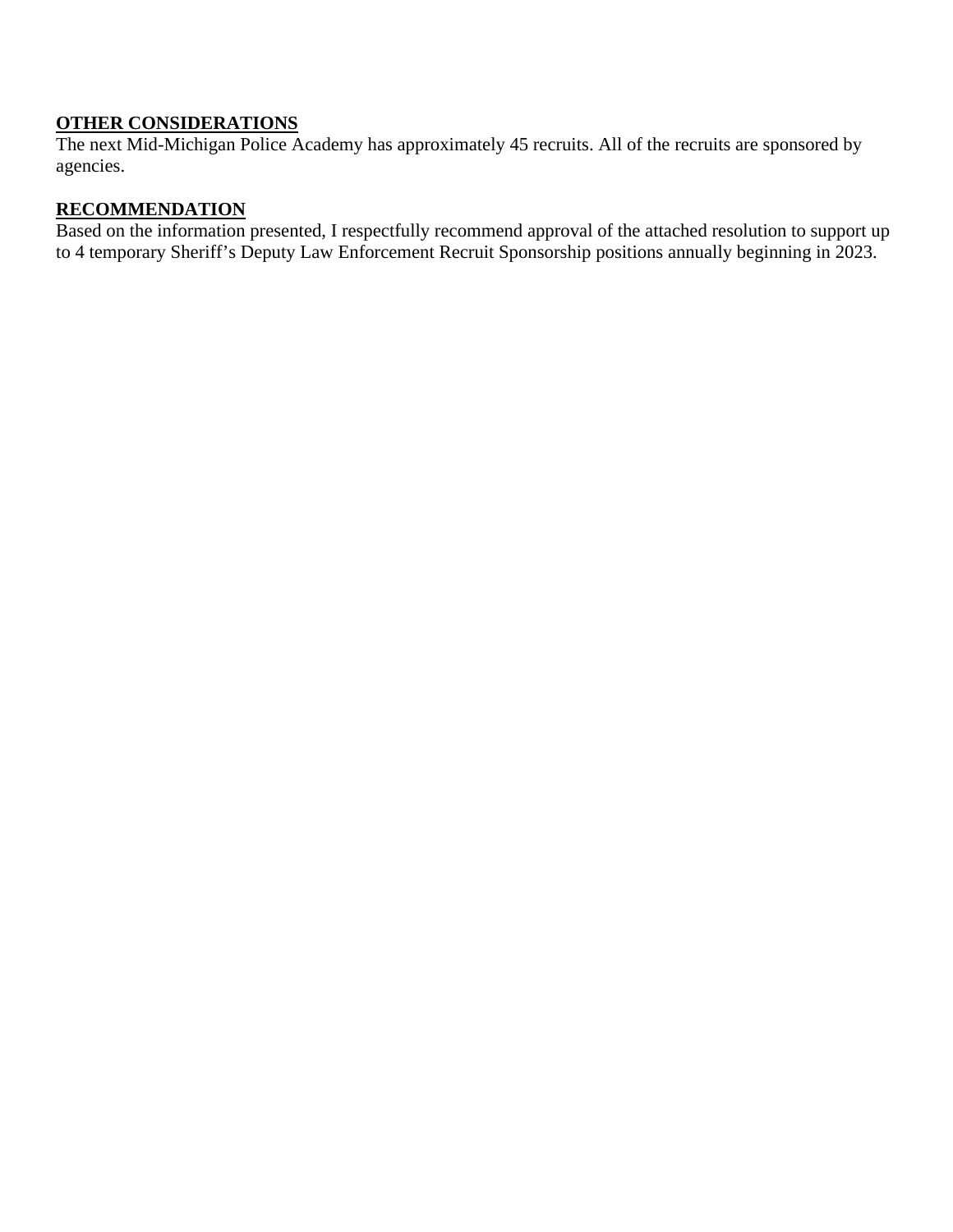Introduced by the Law & Courts, County Services, and Finance Committees of the:

#### INGHAM COUNTY BOARD OF COMMISSIONERS

## **RESOLUTION TO AUTHORIZE FOUR TEMPORARY SHERIFF'S DEPUTY LAW ENFORCEMENT RECRUIT SPONSORSHIP POSITIONS**

WHEREAS, the Sheriff's Office has several current open Sheriff's Deputy Law Enforcement positions; and

WHEREAS, the Sheriff's Office expects 10 retirements of Law Enforcement, MCOLES-certified personnel from March of 2023 through February of 2024; and

WHEREAS, the Sheriff's Office has been unable to hire any MCOLES-licensed applicants in the past 12 months; and

WHEREAS, other local police agencies have encountered the need to sponsor applicants and are doing so to fill vacancies; and

WHEREAS, the citizens of Ingham County rely on the Sheriff's Office MCOLES licensed Deputies to provide Law Enforcement and support services to include court security; and

WHEREAS, the Sheriff's Office would like to hire up to four (4) applicants annually beginning in 2023 as temporary employees to sponsor through the Mid-Michigan Police Academy; and

WHEREAS, the temporary employees would be hired as new, full-time, Law Enforcement Deputies upon successful completion of the academy; and

WHEREAS, the full-time Deputies would still be required to complete a Field Training program; and

WHEREAS, funding sources for these temporary positions already exist in the Sheriff's Office annual budget; and

WHEREAS, the temporary recruit sponsorship positions would only be filled if there were current or expected vacancies.

THEREFORE BE IT RESOLVED, that the Ingham County Board of Commissioners authorizes the creation of the temporary Sheriff's Deputy Law Enforcement Recruit Sponsorship positions effective upon approval of this resolution.

BE IT FURTHER RESOLVED, that the positions may be used in future budget years after to fill vacant positions.

BE IT FURTHER RESOLVED, that the Ingham County Board of Commissioners directs the Controller/Administrator to make the necessary budget adjustments in the Ingham county Sheriff's Office budget.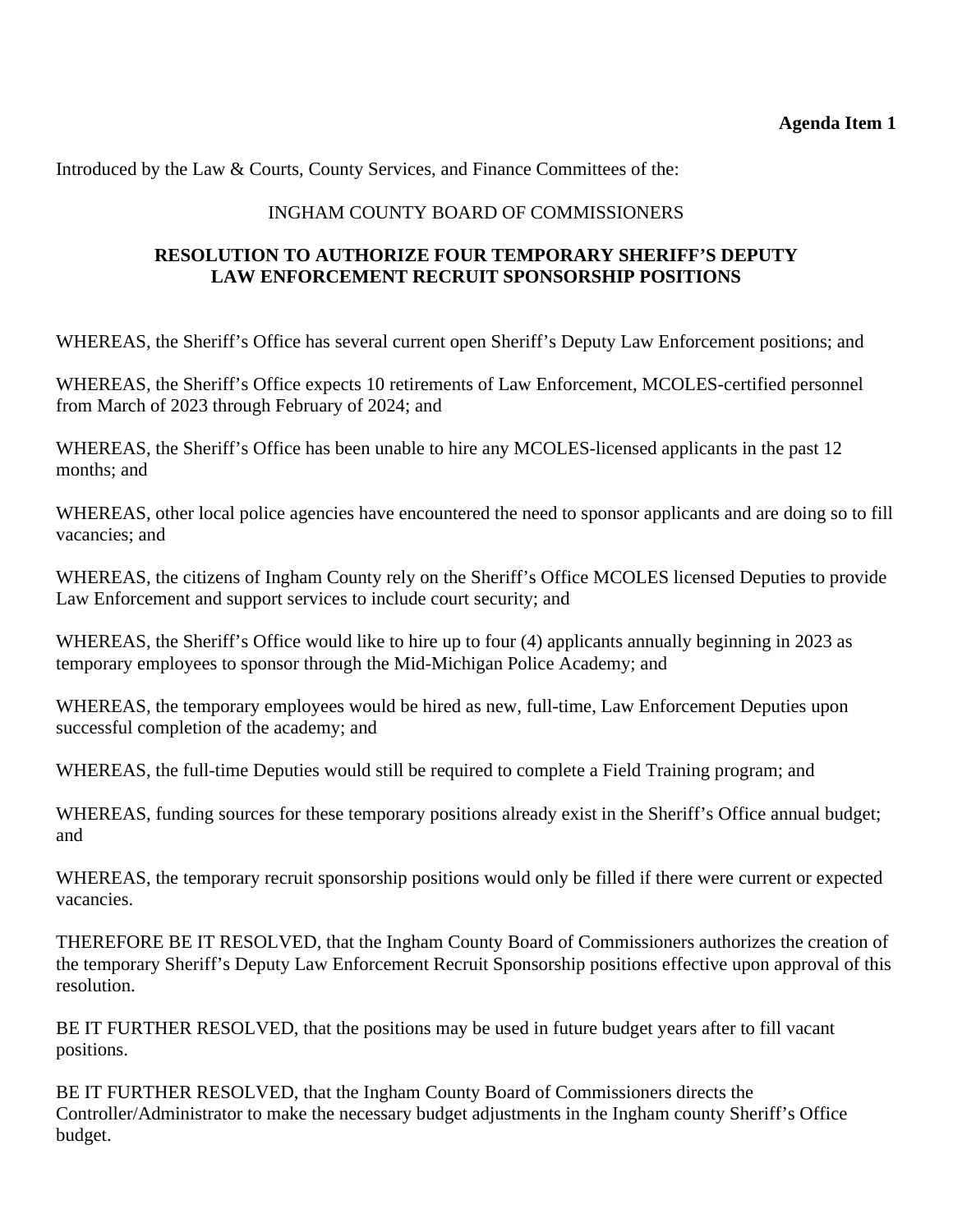#### **Agenda Item 2**

<span id="page-11-0"></span>

| To:   | Board of Commissioners, Law & Courts and Finance Committees                                                |
|-------|------------------------------------------------------------------------------------------------------------|
| From: | Janice Dooley, Deputy Court Administrator, General Trial Division, 30 <sup>th</sup> Circuit Court          |
| Date: | May 27, 2022                                                                                               |
| Re:   | Resolution Continuing Agreement with Tyler Technologies for Juror Management<br><b>System and Software</b> |

#### **BACKGROUND**

Ingham County currently provides jury management services to the 30<sup>th</sup> Circuit Court and the 54A, 54B, and 55<sup>th</sup> District Courts through a software license and recurring services agreement with Tyler Technologies, formerly Courthouse Technologies (CHT). This agreement has been in place since March 29, 2016 and is set to expire June 1, 2022.

Jury Administration desires to continue to contract with Tyler Technologies for a period of five years, with the option to renew automatically for additional one-year terms at Tyler's then current rates unless terminated by either party in accordance with the Agreement.

Tyler Technologies services have vastly improved jury management for Ingham County Courts. They provide a comprehensive system that handles every aspect of the jury process in a single platform. The flexibility offered by Tyler enables communication with the public via their preferred method. Tyler minimizes inconvenience to citizens serving as jurors.

Jury Administration has found that both the number of returned questionnaires and the percentage of jurors told to report and who appear for service have increased using Tyler's systems. In addition, Tyler Technologies provides meaningful data for summons mailings, juror response, jury yield, and utilization. This allows the Courts to make more informed decisions to continually improve processes and maximize jury staff resources.

Ingham County Jury Administration requests approval to enter into a five-year Agreement with Tyler Technologies effective June 1, 2022, which will allow us to continue a relationship that has benefitted the Courts and the public.

#### **ALTERNATIVES**

If the resolution is not approved, Ingham County Courts will be unable to provide continuing jury services while alternatives are sought. Valuable time and resources will be spent to find an alternative product that will likely not provide the level of services we currently enjoy.

#### **FINANCIAL IMPACT**

Tyler Technologies products are offered on a subscription basis with the following costs: jury management system, interactive web response system, interactive voice response system, imaging system, data cleansing and summons production/mailing service (35,000) at a rate of \$1.31 per questionnaire/summons per year for the first three years of the contract to a maximum of \$1.38 per questionnaire/summons in year four and \$1.45 per questionnaire/summons in year five of the contract; jury hosting of \$18,900 per year for the first three years of the contract to a maximum of \$19,845 in year four and \$20,838 in year five of the contract; and jury messaging of \$10,010.25 per year for the first three years of the contract to a maximum of \$10,511 in year four and \$11,037 in year five of the contract.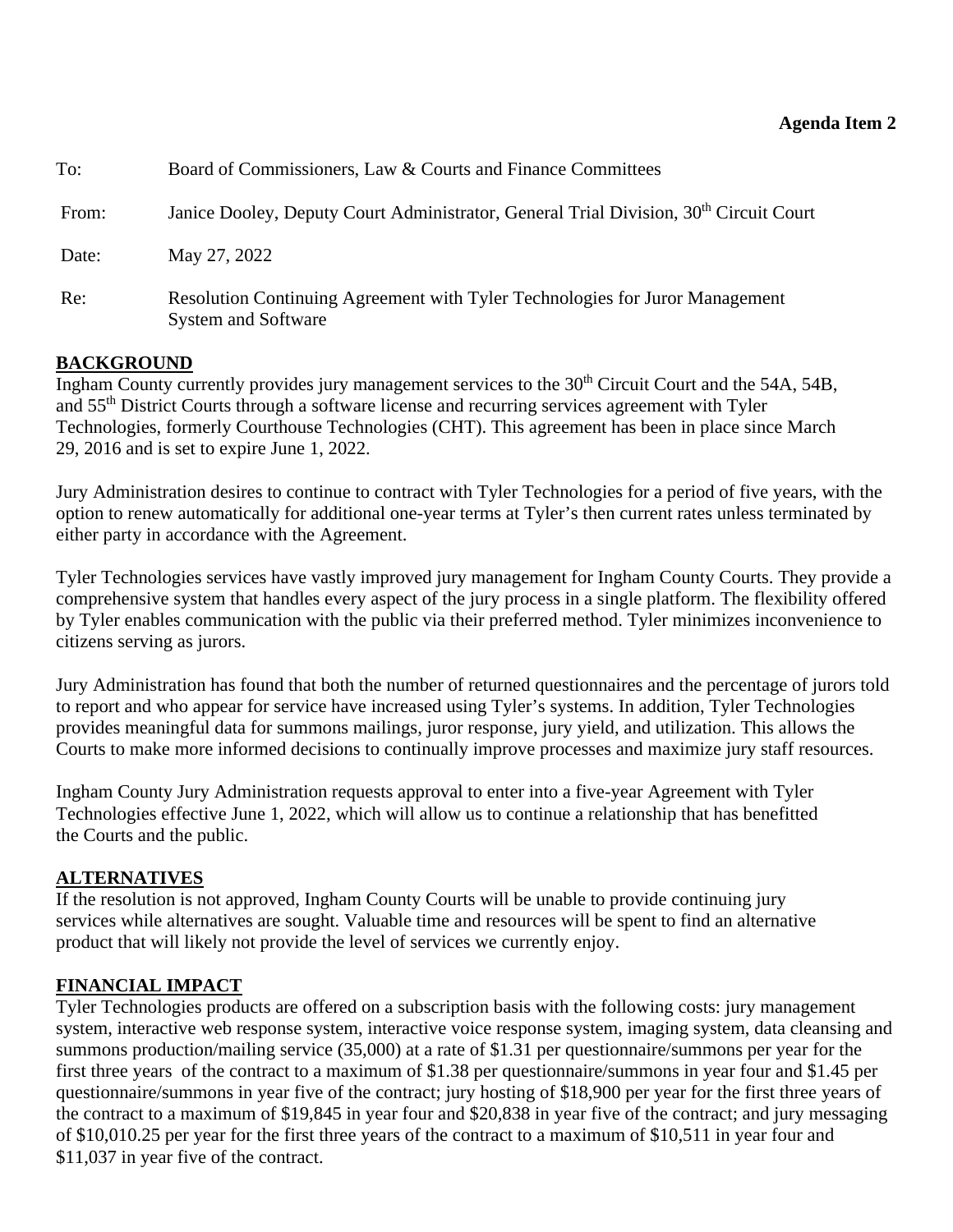| Total costs for June $2022 - May 2025$ : | \$74,761 per year |
|------------------------------------------|-------------------|
| Total costs for June $2025 - May 2026$ : | \$78,500          |
| Total costs for June $2026 - May 2027$ : | \$82,425          |

# **STRATEGIC PLANNING IMPACT**

Continuing an agreement with Tyler Technologies supports Ingham County's values identified in the Strategic Plan by providing quality resident services. The Agreement will further support Strategic Plan goals including Services to Residents, Communication, Management, Finance, and Governance.

#### **OTHER CONSIDERATIONS**

The Purchasing Department has been consulted regarding this proposed contract renewal.

#### **RECOMMENDATION**

I recommend that the Ingham County Board of Commissioners approves the attached resolution to enter into a five-year software subscription and service agreement with Tyler Technologies.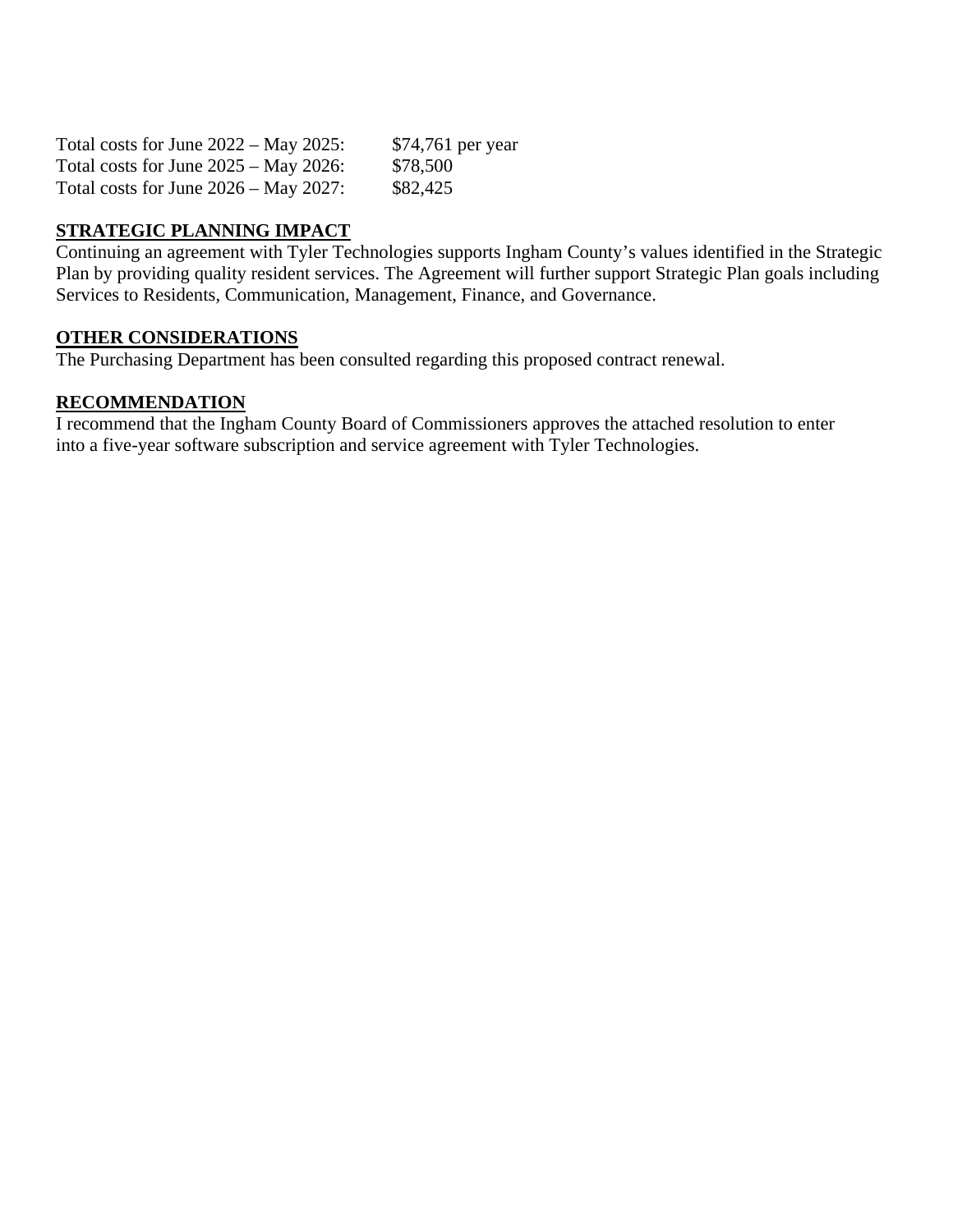Introduced by the Law & Courts and Finance Committees of the:

#### INGHAM COUNTY BOARD OF COMMISSIONERS

#### **RESOLUTION TO CONTINUE CURRENT SOFTWARE SUBSCRIPTION AND JURY HOSTING AND SERVICE AGREEMENT WITH TYLER TECHNOLOGIES FOR A COUNTY-WIDE JUROR MANAGEMENT SYSTEM AND SOFTWARE SUPPORT**

WHEREAS, Ingham County Jury Administration provides jury management services, as authorized by MCL 600.1300 et seq., for the 30<sup>th</sup> Circuit Court (Lansing and Mason locations), 54A District Court (City of Lansing), 54B District Court (City of East Lansing), and 55<sup>th</sup> District Court (Mason); and

WHEREAS, Ingham County Jury Administration continues to provide jury management services through a software license and service agreement with Tyler Technologies, formerly Courthouse Technologies, which expired on May 31, 2022; and

WHEREAS, Ingham County Jury Administration, the Jury Board and the Courts in 2016 recognized and realized an opportunity to implement Tyler Technologies' juror management system upgrade that minimized inconvenience to citizens serving as jurors and broadened citizen participation through the use of technological advancements; and

WHEREAS, Tyler Technologies continues to offer a fully integrated industry-leading solution to manage all facets of juror management from source list generation to juror processing and payment; and

WHEREAS, Tyler Technologies has assisted our courts in optimizing work flow efficiencies, increasing juror yield, and improving juror experience; and

WHEREAS, Tyler Technologies has provided Jury Administration with a proposed five-year software subscription and service renewal agreement to begin on June 1, 2022 that includes a 5% increase from current rates for years one through three of the Renewal Term for Site Subscription costs of \$1.31 per summons for 35,000 summons for a total cost of \$45,850 per year (includes Enterprise Jury Manager, Enterprise Juror Access, Enterprise Jury Voice, Enterprise Jury Capture, and Enterprise Jury Summons), Enterprise Jury Hosting at \$18,900 per year, and Enterprise Jury Text Messaging of up to 78,000 messages at \$10,010.25 per year; and

WHEREAS, the subscription rates offered by Tyler Technologies, combined with ancillary costs of doing business, are \$74,760.25 per year for years one through three, and then rates for years four and five will be at Tyler Technologies' then-current rates subject to a maximum increase of 5% over each prior year (from years 3 to 4, and from years 4 to 5); and

WHEREAS, Ingham County Jury Administration, the Jury Board, and Courts are pleased with the performance of Tyler Technologies and believe they will continue to deliver a jury management system that minimizes inconvenience to citizens serving as jurors, broadens citizen participation, and maximizes the efficiency of jury staffing resources.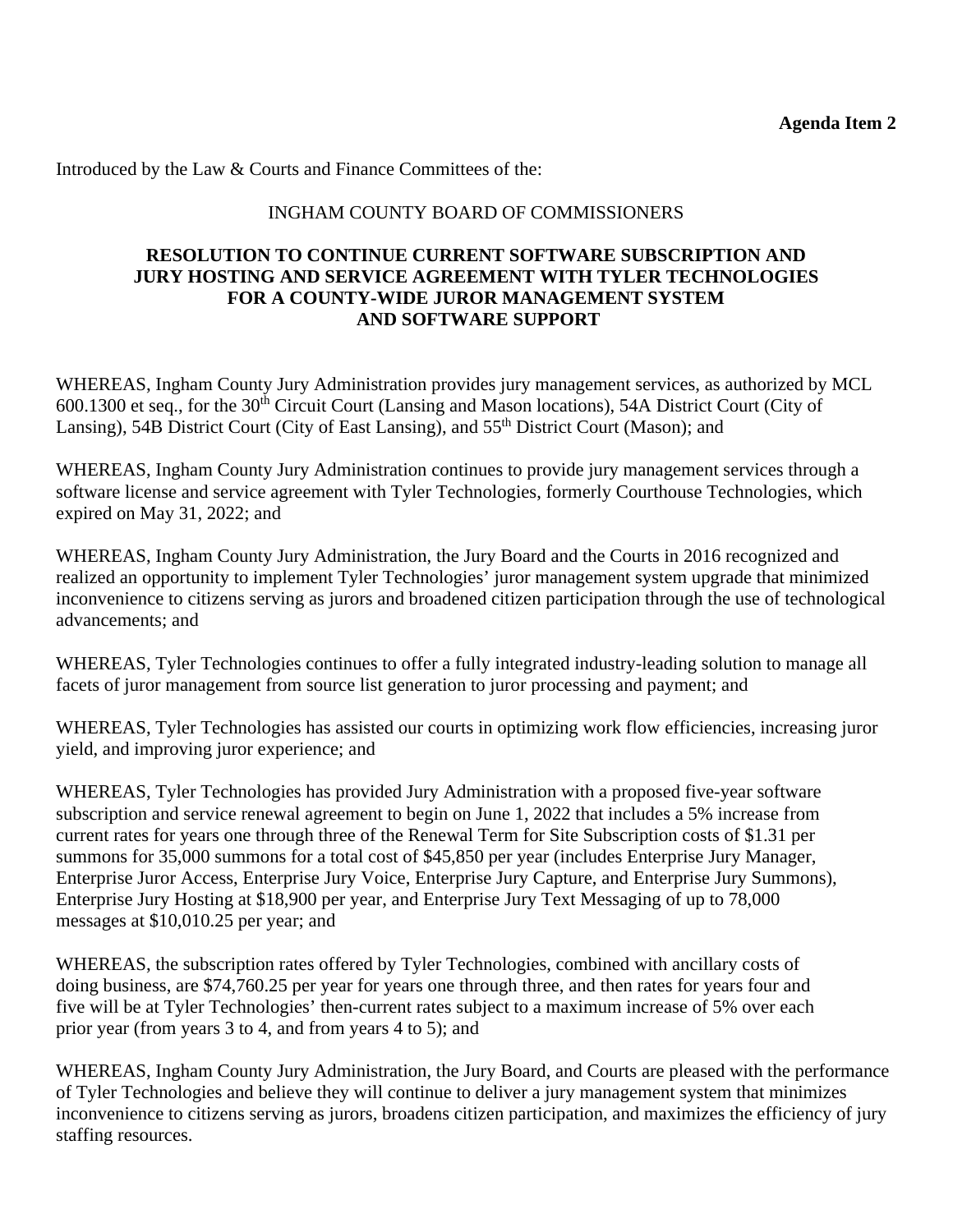THEREFORE BE IT RESOLVED, that the Ingham County Board of Commissioners hereby approves continuing the contract and entering into a five-year software subscription and hosting and service agreement with Tyler Technologies for a jury management system, interactive web response system, interactive voice response system, imaging system, data cleansing, and summons production/mailing service at a rate of \$1.31 per questionnaire/summons for the first three years of the contract to a maximum of \$1.38 per questionnaire/summons in year four and \$1.45 per questionnaire/summons in year five of the contract, jury hosting of \$18,900 per year for the first three years of the contract to a maximum of \$19,845 in year four and \$20,838 in year five of the contract, and jury messaging of \$10,010.25 per year for the first three years of the contract to a maximum of \$10,511 in year four and \$11,037 in year five of the contract.

BE IT FURTHER RESOLVED, that the Ingham County Board of Commissioners approves the term of agreement to run annually from June 1 through May 31, beginning on June 1, 2022, coterminous with the subscription terms for all of the Enterprise Jury Software under the agreement.

BE IT FURTHER RESOLVED, that the Ingham County Board of Commissioners approves that upon the expiration of the five-year renewal term, the agreement will renew automatically for additional one-year terms at Tyler's then current rates unless terminated by either party in accordance with the agreement.

BE IT FURTHER RESOLVED, that the Controller/Administrator is authorized to make any necessary budget adjustments consistent with this resolution.

BE IT FURTHER RESOLVED, that the Chairperson of the Board of Commissioners is hereby authorized to sign the necessary documents to renew the Circuit Court's agreement with Tyler Technologies for a software subscription and jury hosting and service on behalf of the County after approval as to form by the County Attorney.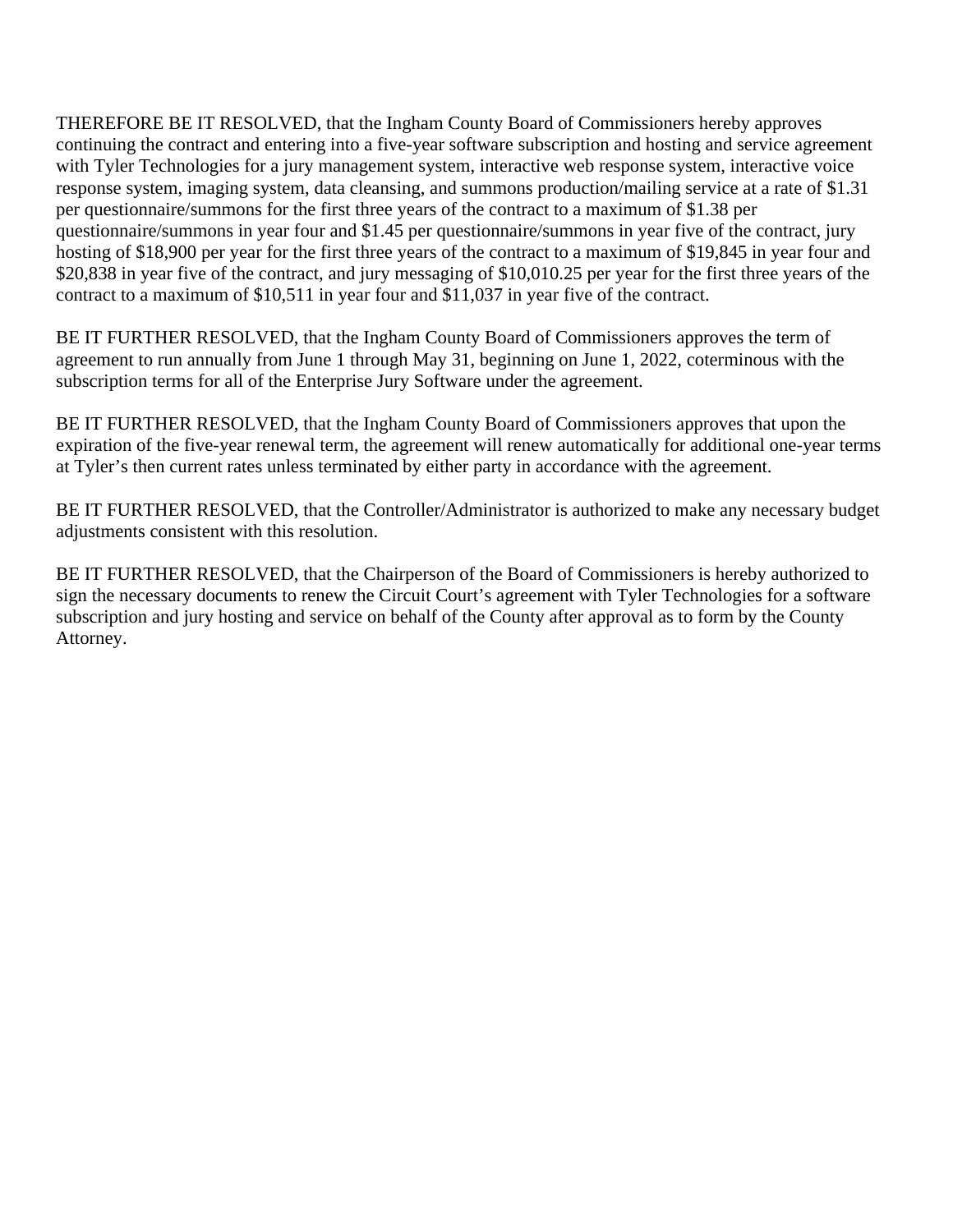#### **Agenda Item 3**

<span id="page-15-0"></span>**TO:** Law and Courts and Finance Committees

**FROM:** Scott LeRoy, Deputy Court Administrator

**CC:** Annette Ellison, Youth Center Director

**DATE:** June 7, 2022

**SUBJECT:** Ingham County Youth Center Summer Education Program For the meeting agendas of Law and Courts Committee June 16 and Finance Committee June 22, 2022

#### **BACKGROUND**

The Ingham County Youth Center is a 24-bed short-term detention facility located at 700 E. Jolly Rd., Lansing, MI. Youth at the facility are provided with social, emotional, and educational programming year-round. Lansing School District currently provides educational instruction and has historically provided summer school for youth.

It has been reported by the Lansing School District that funding is not available for summer school this year due to low student counts during the COVID-19 pandemic, 2020-2021 school year. Reportedly, Title, Part D, awards are based on student counts from the previous year and given that during the pandemic, the Youth Center reduced the population in order to take precautions, this year's funding is significantly affected.

The Juvenile Division thinks it is vitally important to provide education instruction to youth in detention during the summer months. The Lansing School District has agreed to provide instruction in core subjects of math, reading, and science if the Juvenile Division is able to reimburse the programming. According to Dr. Sergio Keck, the education instruction will cost the Lansing School District \$11,764.17, which is available in the Juvenile Justice Millage fund balance and Child Care Fund reimbursable.

#### **ALTERNATIVES**

Youth do not receive education instruction for the summer and are instead provided summer enrichment programming by the detention staff.

#### **FINANCIAL IMPACT**

Funds for the summer educational instruction are available in the Juvenile Justice Millage fund balance and are child care fund reimbursable.

#### **STRATEGIC PLANNING IMPACT**

Provide appropriate evidence based treatment and sanctions for at-risk youth and juveniles.

#### **OTHER CONSIDERATIONS**

None

#### **RECOMMENDATION**

Reimburse the Lansing School District for summer educational instruction for core areas of math, reading, and science.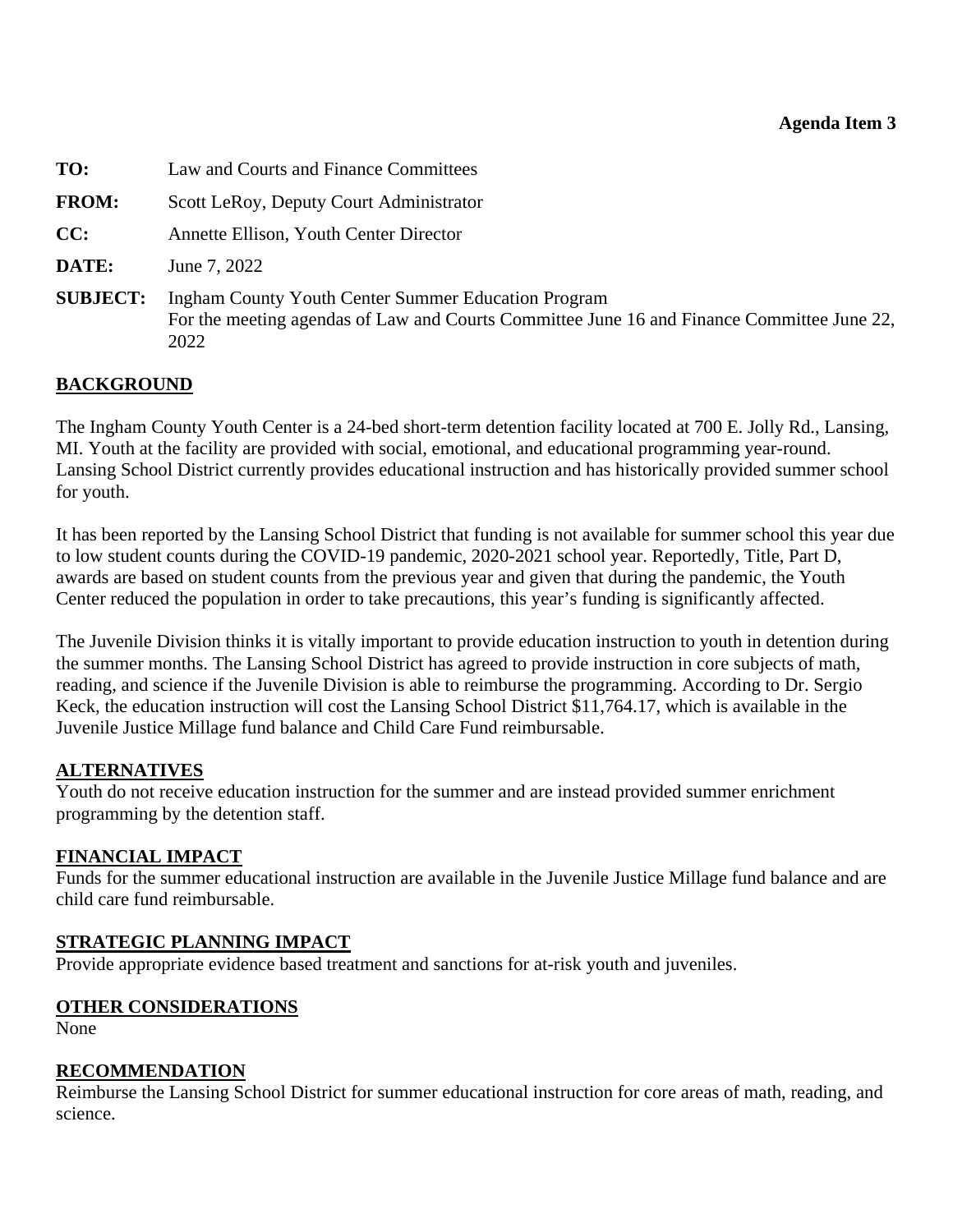Introduced by the Law & Courts and Finance Committees of the:

# INGHAM COUNTY BOARD OF COMMISSIONERS

# **RESOLUTION TO AUTHORIZE INGHAM COUNTY YOUTH CENTER SUMMER EDUCATION PROGRAM**

WHEREAS, the Ingham County Youth Center is a 24-bed short-term detention facility that provides social, emotional, and educational programming year-round; and

WHEREAS, Lansing School District currently provides educational instruction and has historically provided summer school for youth at the Youth Center; and

WHEREAS, funding is not available for summer school this year due to low student counts during the COVID-19 pandemic, 2020-2021 school year; and

WHEREAS, it is vitally important to provide education instruction to youth in detention during the summer months; and

WHEREAS, the Lansing School District has agreed to provide instruction in core subjects of math, reading, and science for a total cost of \$11,764.17; and

WHEREAS, the amount needed to cover the total cost is available in the Juvenile Justice Millage fund balance and is Child Care Fund reimbursable.

THEREFORE BE IT RESOLVED, that the Ingham County Board of Commissioners authorizes entering into an agreement with the Lansing School District to provide summer education instruction for a total amount not to exceed \$11,764.17 for the time period of June 1, 2022 through August 31, 2022.

BE IT FURTHER RESOLVED, that the Ingham County Board of Commissioners authorizes a line-item transfer from the Juvenile Justice Millage fund balance to the Ingham County Youth Center Contractual Services Line-Item (29266204-818000).

BE IT FURTHER RESOLVED, that the Chairperson of the Ingham County Board of Commissioners is authorized to sign any necessary contractual documents consistent with this resolution and approved to form by the County Attorney.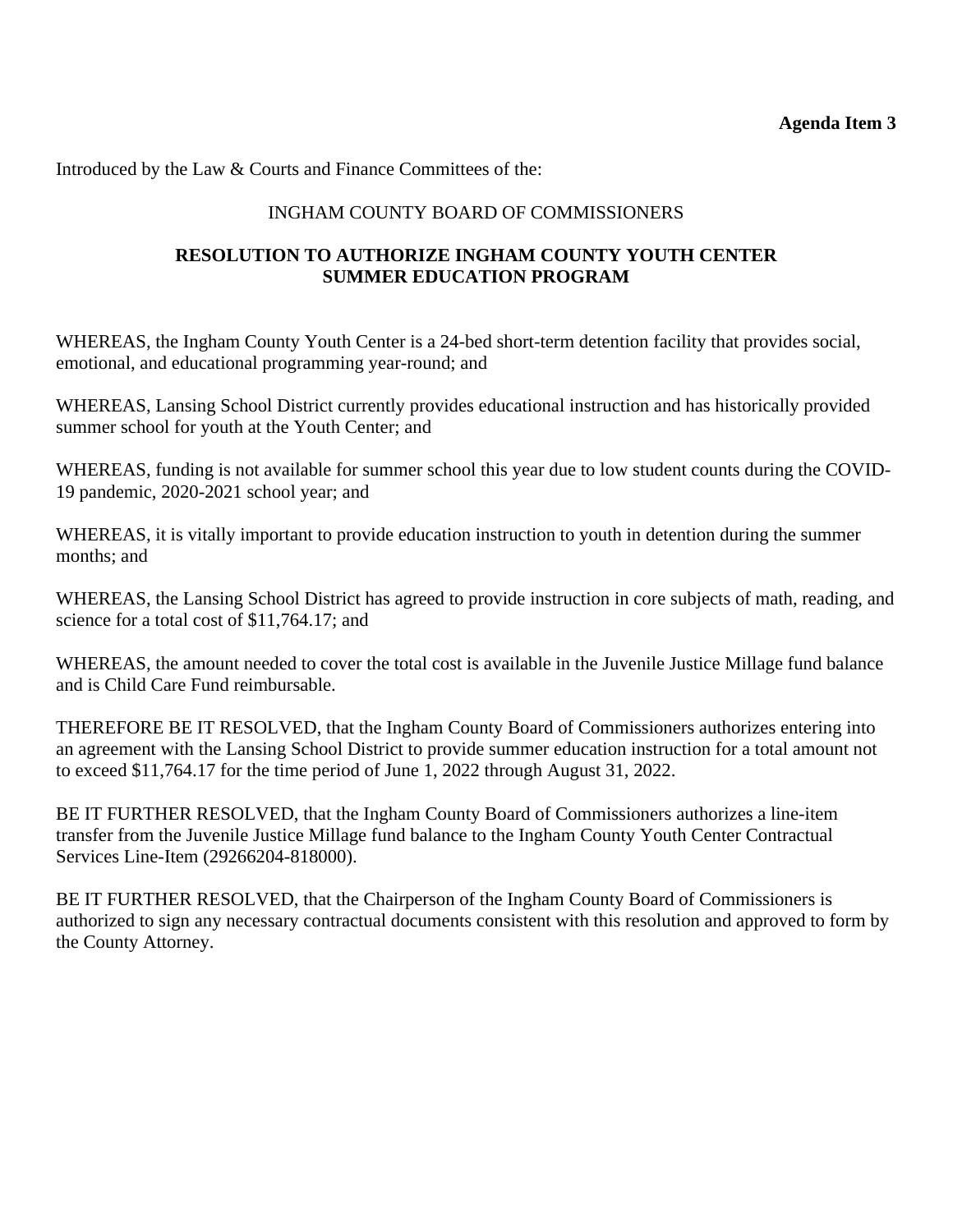#### **Agenda Item 4**

<span id="page-17-0"></span>

| TO:      | Law & Courts Committee<br><b>County Services Committee</b><br><b>Finance Committee</b> |
|----------|----------------------------------------------------------------------------------------|
| FROM:    | Michael J. Dillon, Court Administrator                                                 |
| DATE:    | June 7, 2021                                                                           |
| SUBJECT: | Reorganization Plan – Court Security Coordinator Position                              |

#### **NEED FOR THE REORGANIZATION PLAN**

We live in a time where threats against judges and court staff and acts of violence in courthouses and courtrooms are occurring throughout the country with greater frequency than ever. Therefore, creating a safe place for our judges, employees, and all who enter the courthouse must be a top priority for both the Court and the County.

Courts are hosts to individuals from opposing sides. There is a winner and a loser for every court case, and in some circumstances, neither side feels much like a winner. Being adversarial in nature, courts operate every day with the potential for an event that jeopardizes the safety and security of those in a courthouse.

The best way to minimize the potential for a security event is to take a proactive approach to court security. The first step in adopting a proactive approach would be to appoint a person whose primary responsibility is the daily assessment and monitoring of security measures. Currently, our magistrate serves as our security coordinator. Unfortunately, our magistrate does not have the time nor is trained to perform that role adequately. Recognizing this serious deficiency, the 55<sup>th</sup> District Court Courthouse Security Committee has recommended that the County create and fund a court security coordinator position.

The 55th District Courthouse Security Committee was formed as directed by Michigan Supreme Court Administrative Order 2019-01 (AO2019-1). The Order requires a chief judge to establish a courthouse security committee. One of the goals of AO2019-01 is to have the committee recommend goals and objectives specific to improving physical security, emergency preparedness, and employee training. Currently, the committee is comprised of representatives from the Court, the Ingham County Controller's Office, the Ingham County Sheriff's Office, the Ingham County Facilities Department, and the Mason Police Department. Again, this committee has recommended that the Court request funding for a court security coordinator position.

#### **REORGANIZATION PLAN**

The plan calls for the following:

Creation of a Court Security Coordinator position (UAW – Grade Level K) Elimination of a Court Officer position (UAW – Grade Level E)

The Court Security Coordinator position will identify strategies for addressing and monitoring security and safety challenges, ranging from physical protection of all persons in and around the courthouse to staff education on security issues and from workplace violence to data integrity to the day-to-day operational challenges.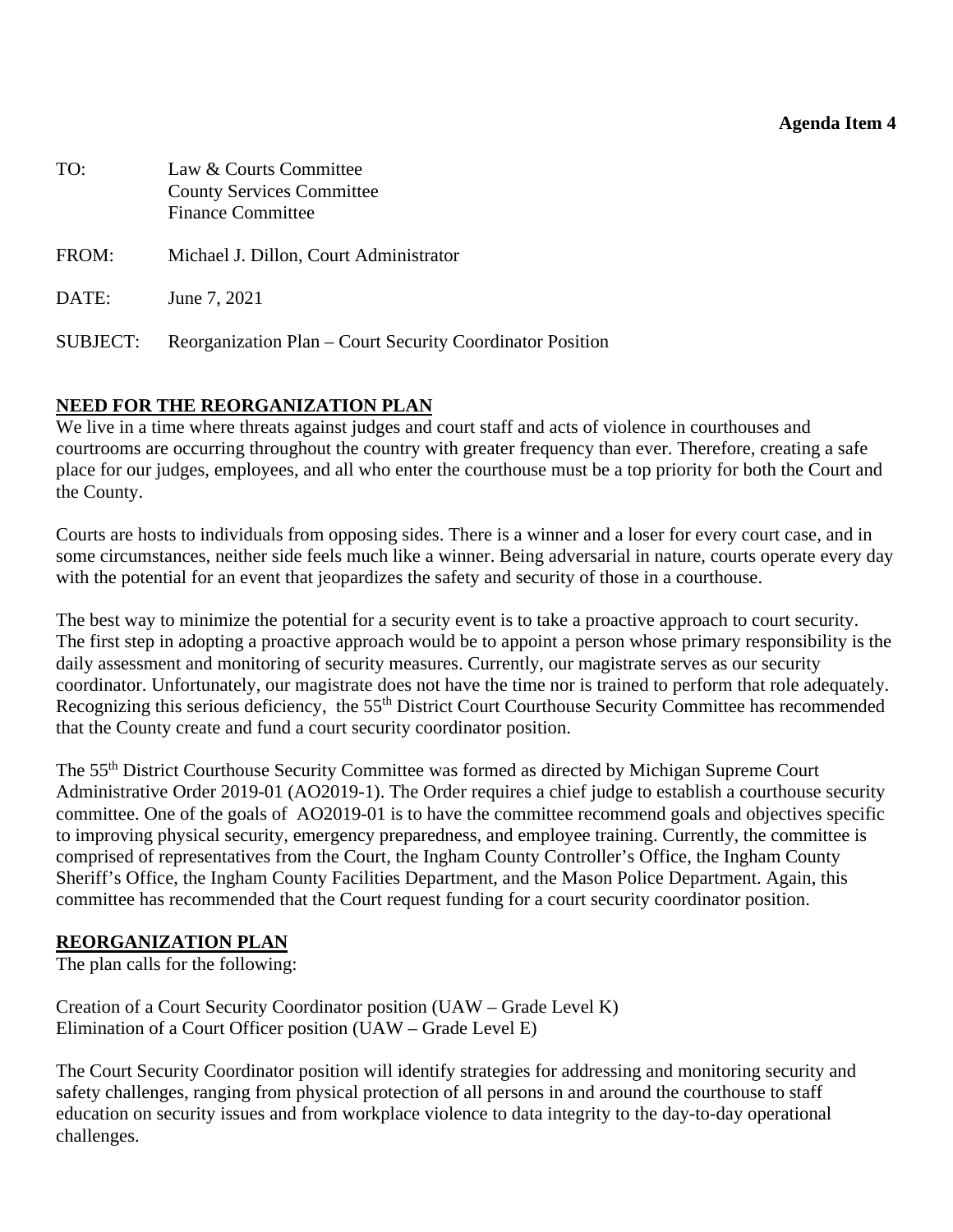One court officer position will be eliminated as the court security coordinator position will be filled with one of our existing court officers. The court security coordinator will continue to serve as a court officer as needed. Hence, the Court will not be increasing its allotted FTEs.

# **FISCAL IMPACT**

The cost of the plan is \$25,634. The increase in costs results from the difference between the wages and fringes of a UAW grade level E position and a UAW K position. Wages and fringes were calculated using the highest pay step for the affected positions. The Court is not requesting a budget increase as the \$26,634 will be absorbed in the current budget. Ingham County's Budget Office provided the financial data.

#### **CURRENT ORGANIZATION**

| <b>Position #</b>     | <b>Job Title</b>                  | Unit    |               | <b>Wage/Fringes</b> |
|-----------------------|-----------------------------------|---------|---------------|---------------------|
| 137027                | <b>Court Officer</b>              | UAW E-5 | \$            | 87,580              |
| 137033                | Court Officer                     | UAW E-5 | \$            | 87,580              |
|                       |                                   |         |               |                     |
|                       |                                   |         | \$            | 175,160             |
|                       |                                   |         |               |                     |
| <b>REORGANIZATION</b> |                                   |         |               |                     |
|                       |                                   |         |               |                     |
| <b>Position #</b>     | <b>Job Title</b>                  | Unit    |               | <b>Wage/Fringes</b> |
| <b>TBD</b>            | <b>Court Officer - eliminated</b> |         | \$            |                     |
| <b>TBD</b>            | Court Officer                     | UAW E-5 | \$            | 87,580              |
| <b>TBD</b>            | <b>Court Security Coordinator</b> | UAW K-5 | $\mathcal{S}$ | 113,214             |

\$ 200,784

**Cost \$ 25,634**

#### **HUMAN RESOURCES ANALYSIS OF REORGANIZATION**

The Ingham County Human Resources Department conducted an analysis of the reorganization (see May 6, 2022 memorandum). As a result of the analysis, the court security coordinator job description was created.

#### **REORGANIZATION REQUEST**

The safety of Court and County employees and all who use Ingham County facilities has been and is a top priority for Court and the County. The creation of a court security coordinator position in the 55<sup>th</sup> District Court will be a significant step in realizing that priority at the Court.

With the support of the 55<sup>th</sup> District Court Courthouse Security Committee, the Court respectfully requests that the Ingham County Board of Commissioners approve the reorganization plan and create a Court Security Coordinator position. At the last round of committee meetings, this request was reviewed by both the Law & Courts Committee and the County Services Committee.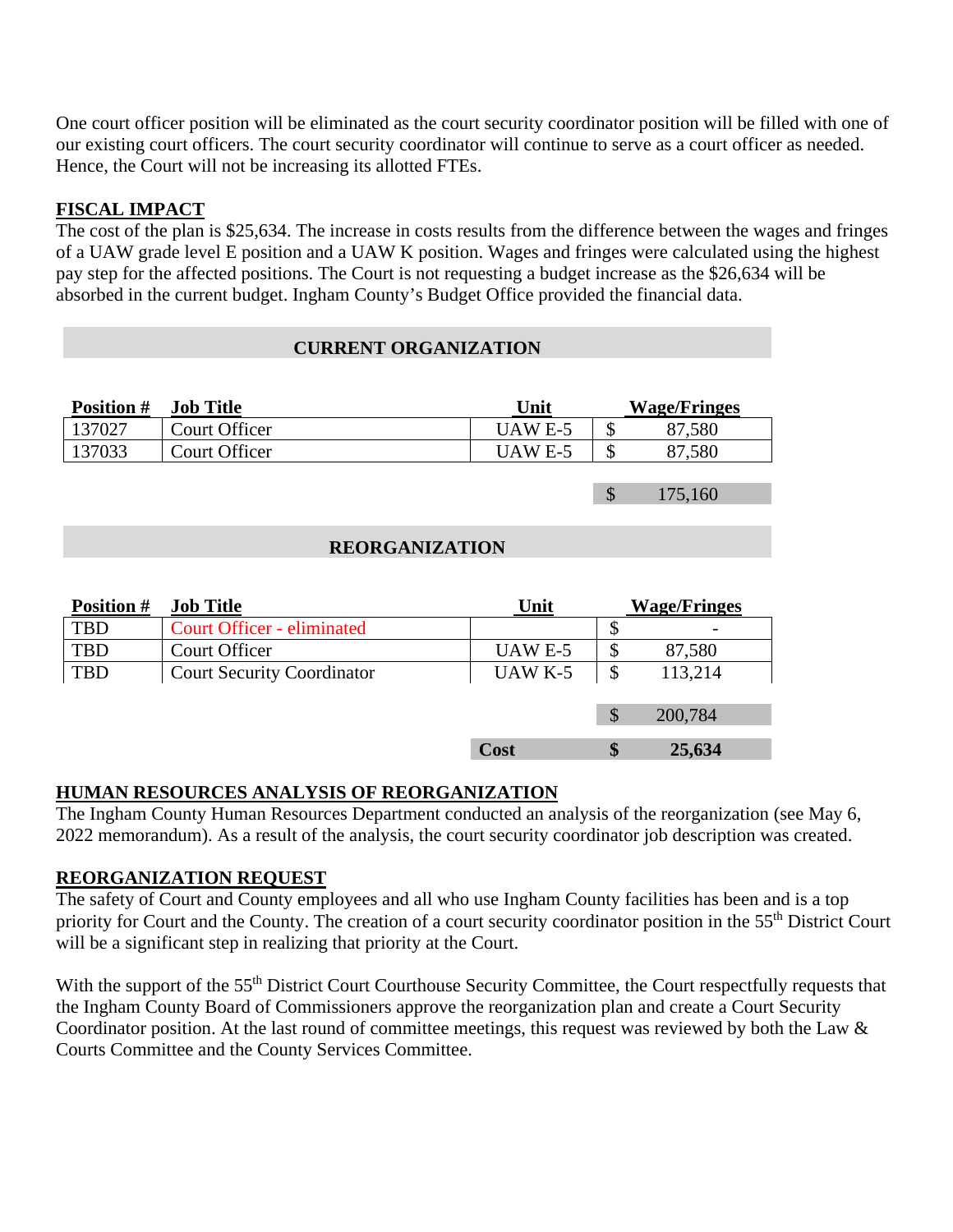From: **Teresa Carter Elisabeth Bliese** er; Bradley Prehn To: **Joan Clous** Cc: Re: Draft Court Security Coordinator for your review Subject: Date: Thursday, May 05, 2022 10:05:23 AM Sensitivity: Confidential

Hello Elisabeth,

My apologies I don't remember receiving this, Yes the UAW is in agreement with this job description pointing out as a K with 1130 points.

Thank you.

**Teresa Carter** Office Coordinator 517-676-8374 desk 517-676-8380 fax

From: Elisabeth Bliesener <EBliesener@ingham.org> Sent: Thursday, May 5, 2022 9:49 AM To: Teresa Carter <TCarter@ingham.org>; Bradley Prehn <BPrehn@ingham.org> Cc: Joan Clous <JClous@ingham.org> Subject: RE: Draft Court Security Coordinator for your review

Hi Theresa,

Have you had a chance to review this job description yet? District Court would like to take this for a resolution hopefully soon.

Thanks **Beth** 

From: Elisabeth Bliesener Sent: Thursday, April 28, 2022 4:12 PM To: Teresa Carter <TCarter@ingham.org>; Bradley Prehn <BPrehn@ingham.org> Cc: Joan Clous <JClous@ingham.org> Subject: Draft Court Security Coordinator for your review Sensitivity: Confidential

Hi Theresa.

I have attached a draft JD that District Court would like to create. The plan would be if the position is approved to convert one of the existing court officer into this Court Security Coordinator. There would be no change in FTE or to the Union placement.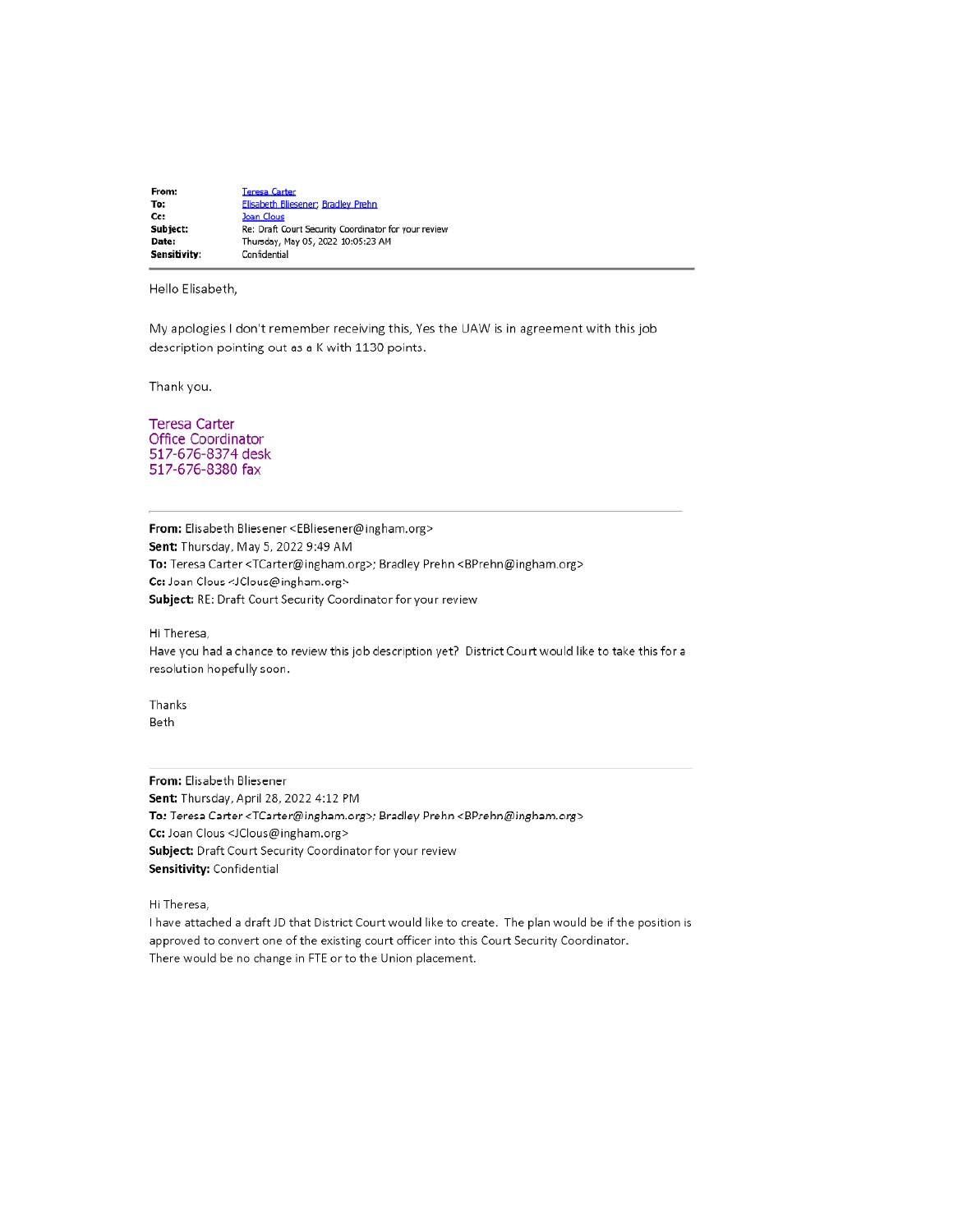You can see the JPE in the draft job description attached.

Does the Union give their support to create a Court Security Coordinator, District Court - UAW K

Let me know what questions you have.

Thanks, Beth

**Beth Bliesener** Ingham County Human Resources 517-887-4375

#### Transmission is Privileged and Confidential.

Confidentiality Notice: The information contained in this electronic mail message and any attachments is intended only for the use of the individual or entity to whom it is addressed and may contain legally privileged, confidential information or work product. If the reader of this message is not the intended recipient, you are hereby notified that any use, dissemination, distribution, or forwarding of this e-mail message is strictly prohibited. If you have received this message in error, please immediately notify me by e-mail reply and delete the original message from your system.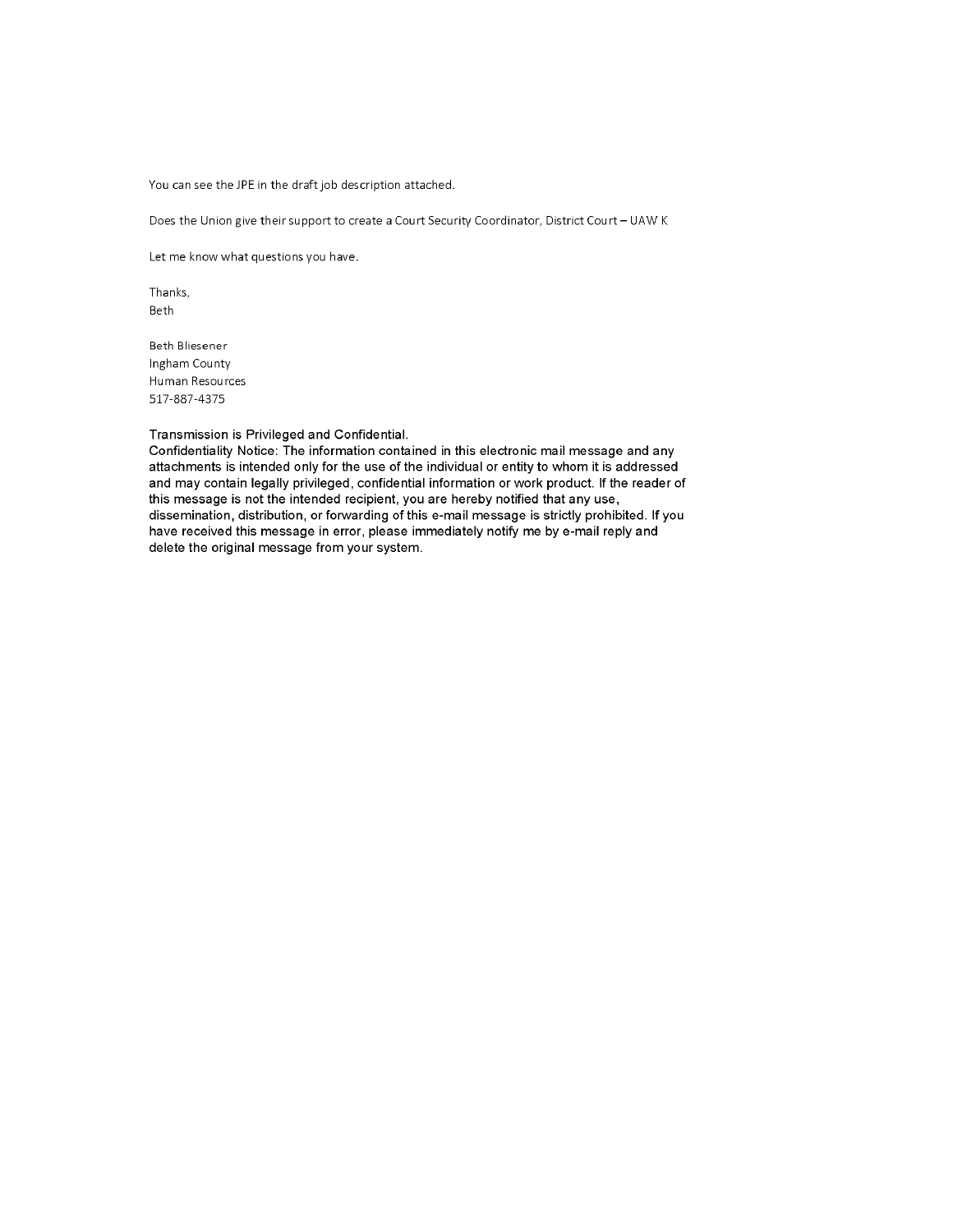#### **INGHAM COUNTY JOB DESCRIPTION**

# **COURT SECURITY COORDINATOR, DISTRICT COURT**

#### **General Summary:**

Under the supervision of the District Court Administrator, responsible for the planning and administration of court security functions. Responsibilities include overall administration of court security and serving as the Courts' liaison with Sheriff's Department and local law enforcement to ensure the safety of Judges, court personnel, the public and to ensure the court facility is secure. Performs the functions of a court officer.

#### **Essential Functions:**

- 1. Performs the functions of a court officer as listed on the court officer job description.
- 2. Assesses court security operations, staffing levels and policies and procedures.
- 3. Assists in developing the court's security plan, policies, procedures, and provides oversight of court security functions.
- 4. Reviews and tests the court's security plan, policies and procedures to ensure that systems and procedures in place are adequately protecting the public, judiciary, and court personnel.
- 5. Plans, coordinates, and implements court emergency evacuation procedures.
- 6. Assists with security checks for employees, contractors, and vendors.
- 7. Schedules and coordinate security details with the Ingham County Sheriff's Department and other law enforcement agencies
- 8. Serve as a chair of the Courthouse Security Committee.
- 9. Oversees building evacuations and emergency management coordination during emergency or drill situations.
- 10. Participates in the employment interviews for the court officer position.
- 11. Orients and trains court officers.
- 12. Schedules and oversees the work assignments of court officers.
- 13. Counsels and assists court officers with complex security issues.
- 14. Recommends security training programs for court officers and other staff.
- 15. Serves as Terminal Agency Coordinator (TAC) for the Law Enforcement Information Network (LEIN).
- 16. Attends and participates in court administrative meetings.

#### **Other Functions:**

- **Performs other duties as assigned.**
- Must adhere to departmental standards in regard to HIPAA and other privacy issues.
- During a public health emergency, the employee may be required to perform duties similar to but not limited to those in his/her job description.

*(An employee in this position may be called upon to do any or all of the above tasks. These examples do not include all of the tasks which the employee may be expected to perform.)* 

#### **Employment Qualifications:**

**Education:** A minimum of an Associate's Degree in in criminal justice, sociology, psychology or a related field or two years college equivalent in criminal justice, sociology, psychology or a related field is required.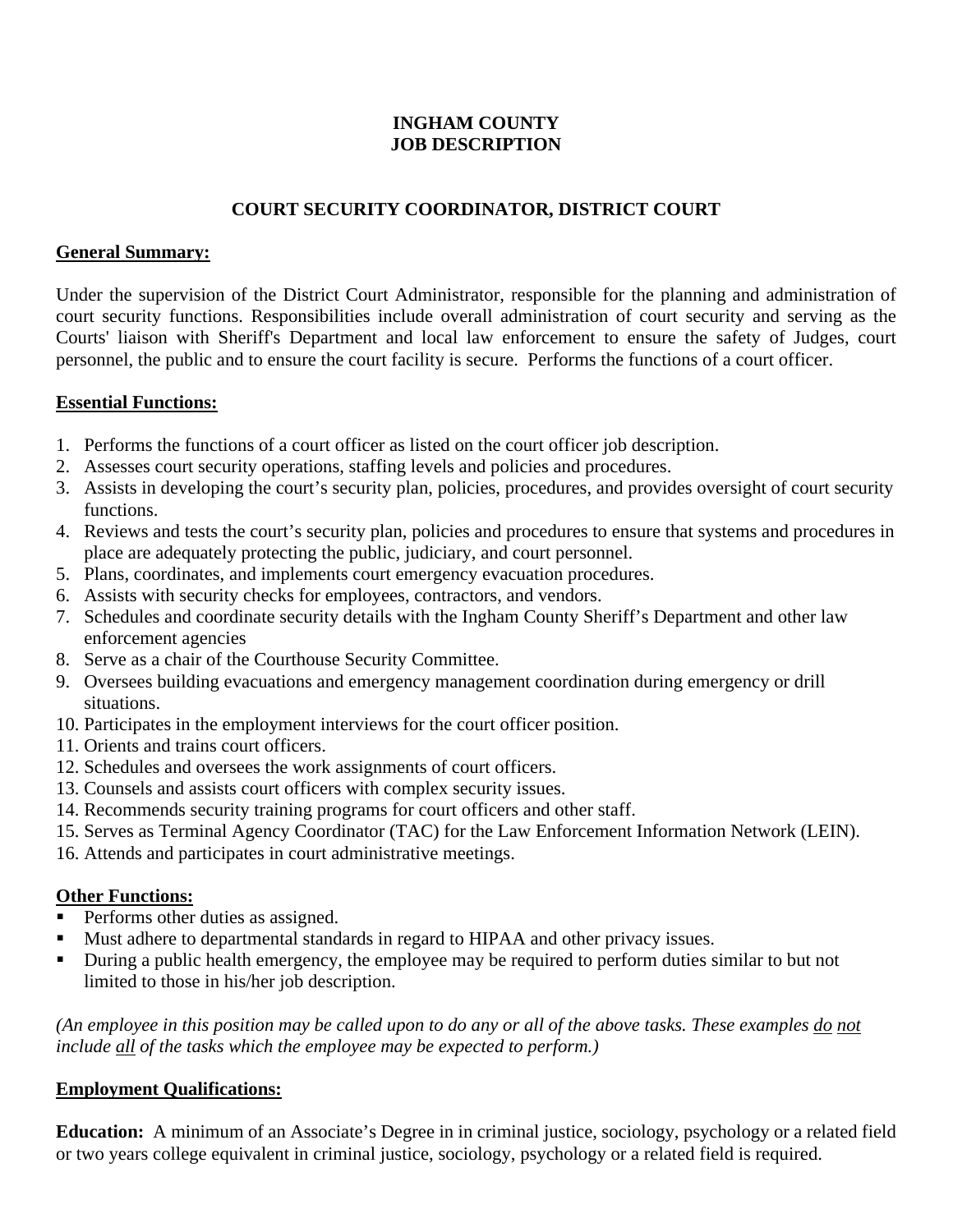**Experience:** Five years of experience as a court officer or ten years' experience as a law enforcement officer or closely related capacity is required. Supervisory experience preferred. Knowledge of court security management and emergency procedures.

**Other Requirements:** Must be able to be deputized and to make arrests. Must have valid Michigan Driver's License. May be required to carry and be trained in the use of Firearms, Electromuscular Disruption Device (Taser) and Chemical Irritant spray.

*(The qualifications listed above are intended to represent the minimum skills and experience levels associated*  with performing the duties and responsibilities contained in this job description. The qualifications should not *be viewed as expressing absolute employment or promotional standards, but as general guidelines that should be considered along with other job-related selection or promotional criteria)* 

# **Physical Requirements:**

- Sitting, walking, standing, bending over and lifting/holding/carrying objects found in an office environment.
- Ability to lift, hold and carry objects weighing up to 25 pounds.
- Ability to communicate and respond to co-worker and customer inquiries both in person and over the phone.
- Ability to operate a PC/laptop and to enter & retrieve information from a computer.
- Ability to handle varying and often high levels of stress.

*(This job requires the ability to perform the essential functions contained in this description. These include, but are not limited to, the requirements listed above. Reasonable accommodations will be made for otherwise qualified applicants unable to fulfill one or more of these requirements.)*

#### **Working Conditions:**

- Work environment varies.
- Regular contact with people charged and/or convicted of criminal offenses.
- Traveling to or spending time tracking delinquent persons.
- Exposure to unusual elements such as smoke, unpleasant odors, loud noises and extreme temperature increases.
- May encounter physical altercations in the course of providing security or making an arrest

UAW K April 2022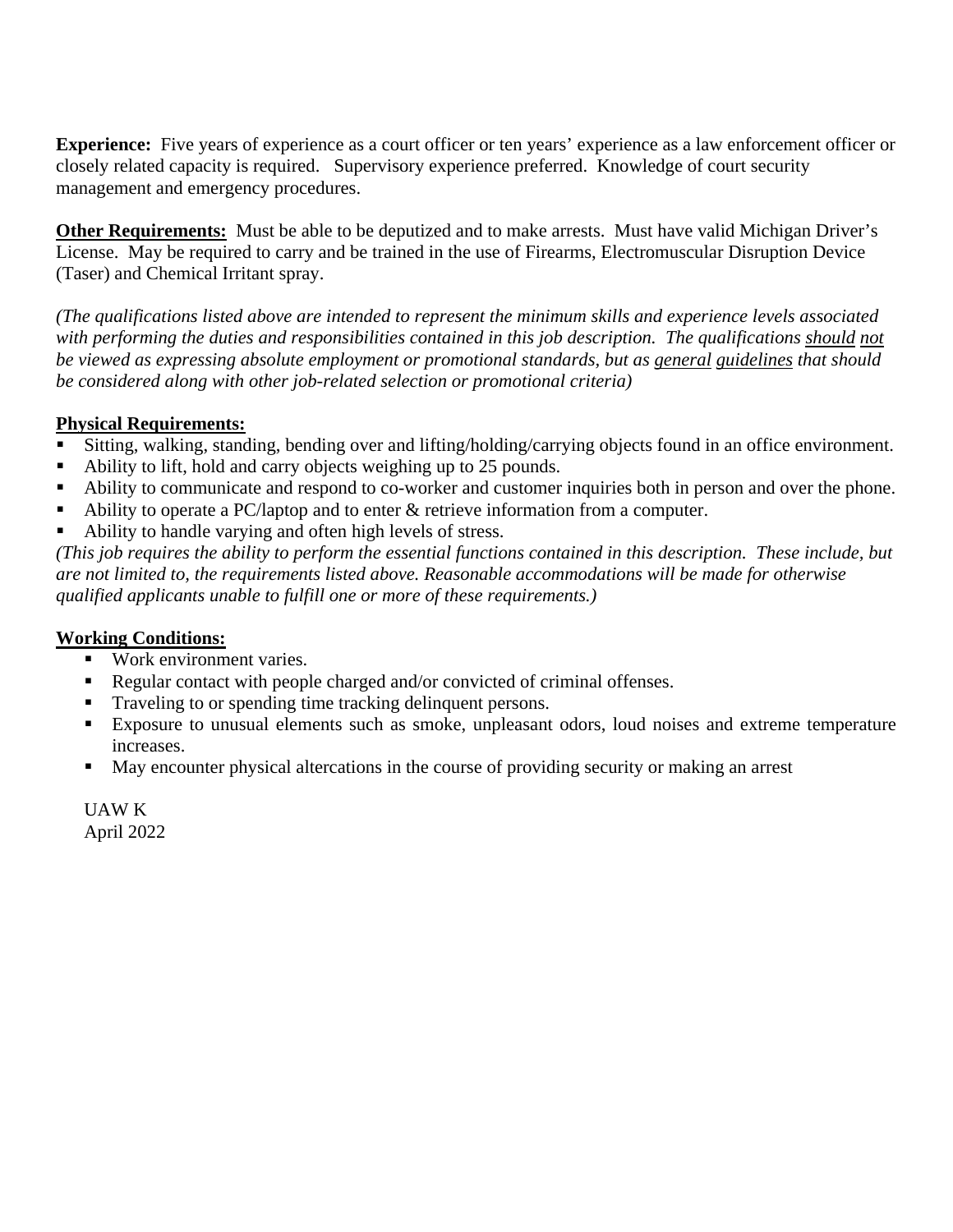Introduced by the Law & Courts, County Services, and Finance Committees of the:

# INGHAM COUNTY BOARD OF COMMISSIONERS

# **RESOLUTION TO AUTHORIZE THE REORGANIZATION OF THE 55th DISTRICT COURT**

WHEREAS, we live in a time where threats against judges and staff and acts of violence in courthouses and courtrooms are occurring throughout the country with greater frequency than ever before; and

WHEREAS, the Ingham County Board of Commissioners is committed to providing a safe workplace for the public and its employees, customers, and contractors; and

WHEREAS, the 55<sup>th</sup> District Court is committed to enhancing security measures as set forth as a goal in its strategic plan; and

WHEREAS, within the Court's strategic plan, the Court established an objective to work with the County to create a security coordinator position; and

WHEREAS, a court security coordinator position will be responsible for the planning and administration of all court security functions; and

WHEREAS, when the Court moves into the new Ingham County Justice Complex, court operations will be on two floors instead of one floor as in the existing courthouse, which will require significant attention to the implementation and monitoring of new security measures in the new complex; and

WHEREAS, the 55<sup>th</sup> District Court Courthouse Security Committee, comprised of representatives from the Court and the following offices/agencies: Ingham County Controller's Office, Ingham County Sheriff's Office, Ingham County Facilities, and the Mason Police Department, have recommended that the County create a court security coordinator position within the Court; and

WHEREAS, the reorganization calls for the creation of a court security position and the elimination of a court officer position, thereby not increasing the Court's total staffing number; and

WHEREAS, the Human Resources Department has reviewed the proposed reorganization, analyzed the responsibilities of the positions involved, approved the new job description, and submitted a Memo of Analysis; and

WHEREAS, the UAW union leadership supports this reorganization; and

WHEREAS, the Budget Office has calculated an increased cost of \$25,634, with funding coming from the Court's existing budget.

THEREFORE BE IT RESOLVED, that the Ingham County Board of Commissioners approves the reorganization of the 55<sup>th</sup> District Court.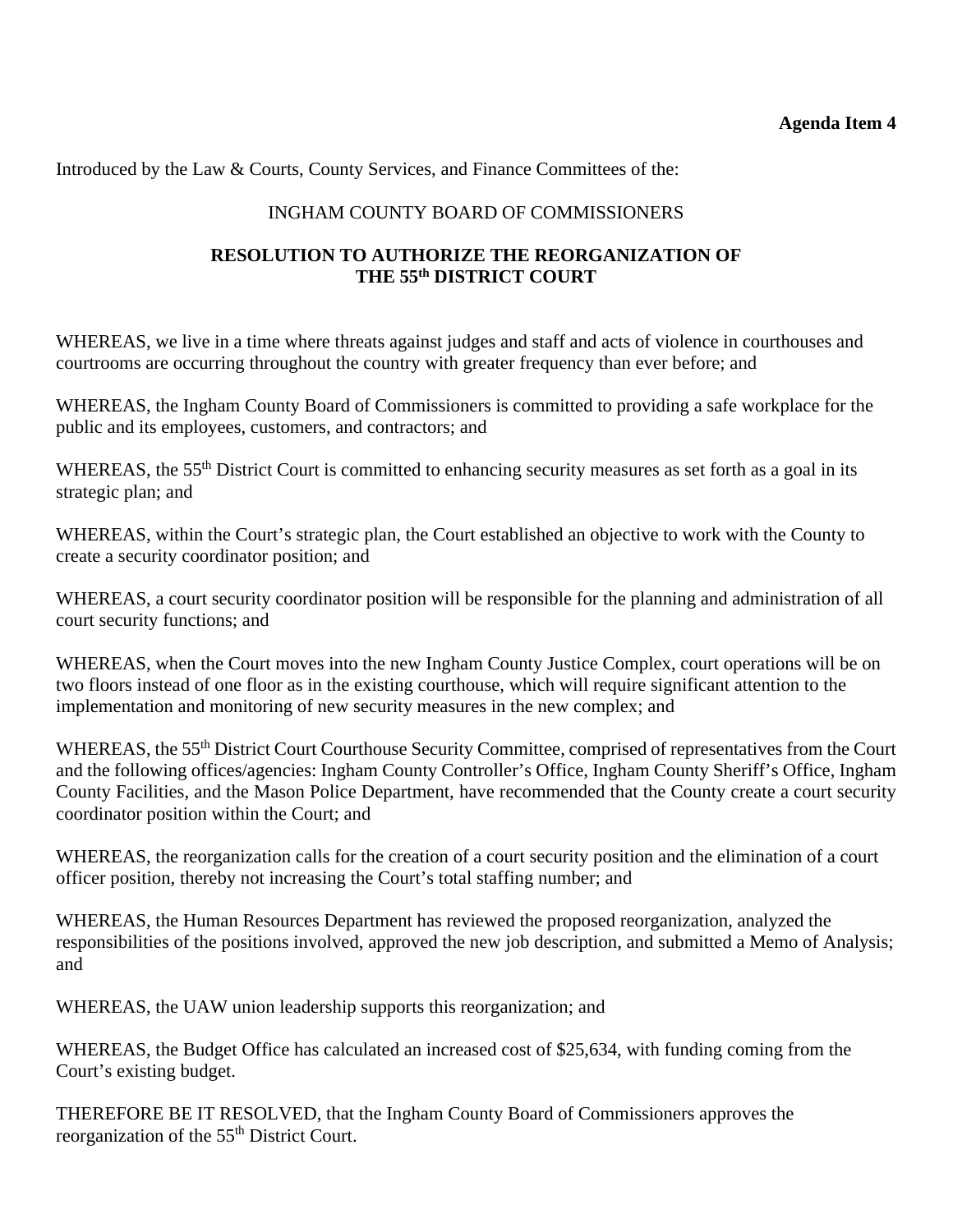BE IT FURTHER RESOLVED, that a Court Officer position is eliminated (position number to be determined).

BE IT FURTHER RESOLVED, that a Court Security Coordinator position (position number to be determined) is created as a UAW TOPS – Grade Level K position  $(\$54,061.53 - \$64,543.45)$ .

BE IT FURTHER RESOLVED, that the reorganization shall be effective upon passage of this resolution.

BE IT FURTHER RESOLVED, that the Controller/Administrator is authorized to make any necessary budget adjustments and changes to the Position Allocation List consistent with this resolution.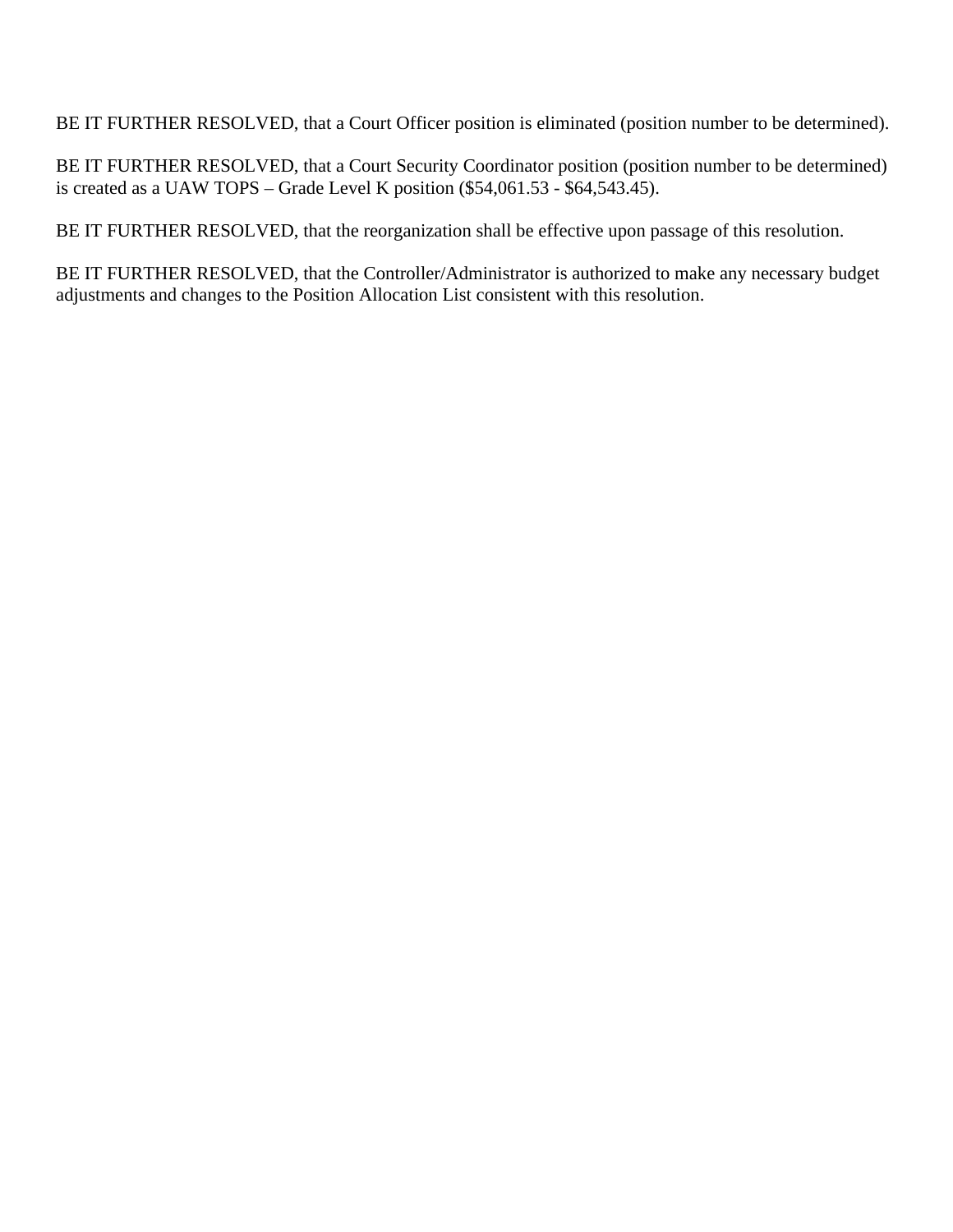#### **Agenda Item 5**

#### **Shelter update for Law & Courts Committee June 16, 2022**

#### <span id="page-25-0"></span>**Budgetary concerns**

- o Rising costs of fuel
	- Exploring options on how to respond to certain calls for service virtually to save on fuel costs
- o Supply chain shortages on dog & cat food
	- Looking into options for bulk purchasing direct from the suppliers
- $\circ$  Supply & demand has caused a steep increase in the cost of pharmaceuticals & veterinary medical supplies
	- Working with several vendors to lower the costs to the shelter
	- Also pursuing grants to help offset costs

# **Shelter capacity**

- o Our capacity has remained near the top for the last several months and we don't anticipate a reduction in animals anytime in the near future. Even with the high capacity we are still preventing behavioral & health issues. No animals are being euthanized for space.
- $\circ$  Waiting lists for owner surrendered dogs & cats is over a month back logged.

# **Staffing**

- o Staff turnover has been significantly lower than it has been in the last eighteen months. Currently have two vacancies (one Officer and one clerk). We will have a conditional offer for an officer the week of June 13 and anticipate being fully staffed within six weeks.
- o The shelter veterinarian has been on light duty for the last two weeks and is unable to perform surgeries and medical procedures. We have needed to hire contract veterinarians to keep up on the spay/neuter surgeries.

#### **Horse neglect case**

o To date, Ingham County has paid Horses Haven \$78,052.35 to care for the horses involved in the neglect case from July 2021. This single case has depleted our anti-cruelty fund and has been caused by repeated delays in the civil forfeiture case.

#### **Ingham County Animal Shelter Fund Support**

- o The shelter fund has graciously given ICACS \$30,000 for diagnostic testing for CY 2022
	- Allows us to diagnose medical conditions
	- Saves adopters from shouldering the costs of potentially expensive medical conditions without knowing at the time of adoption.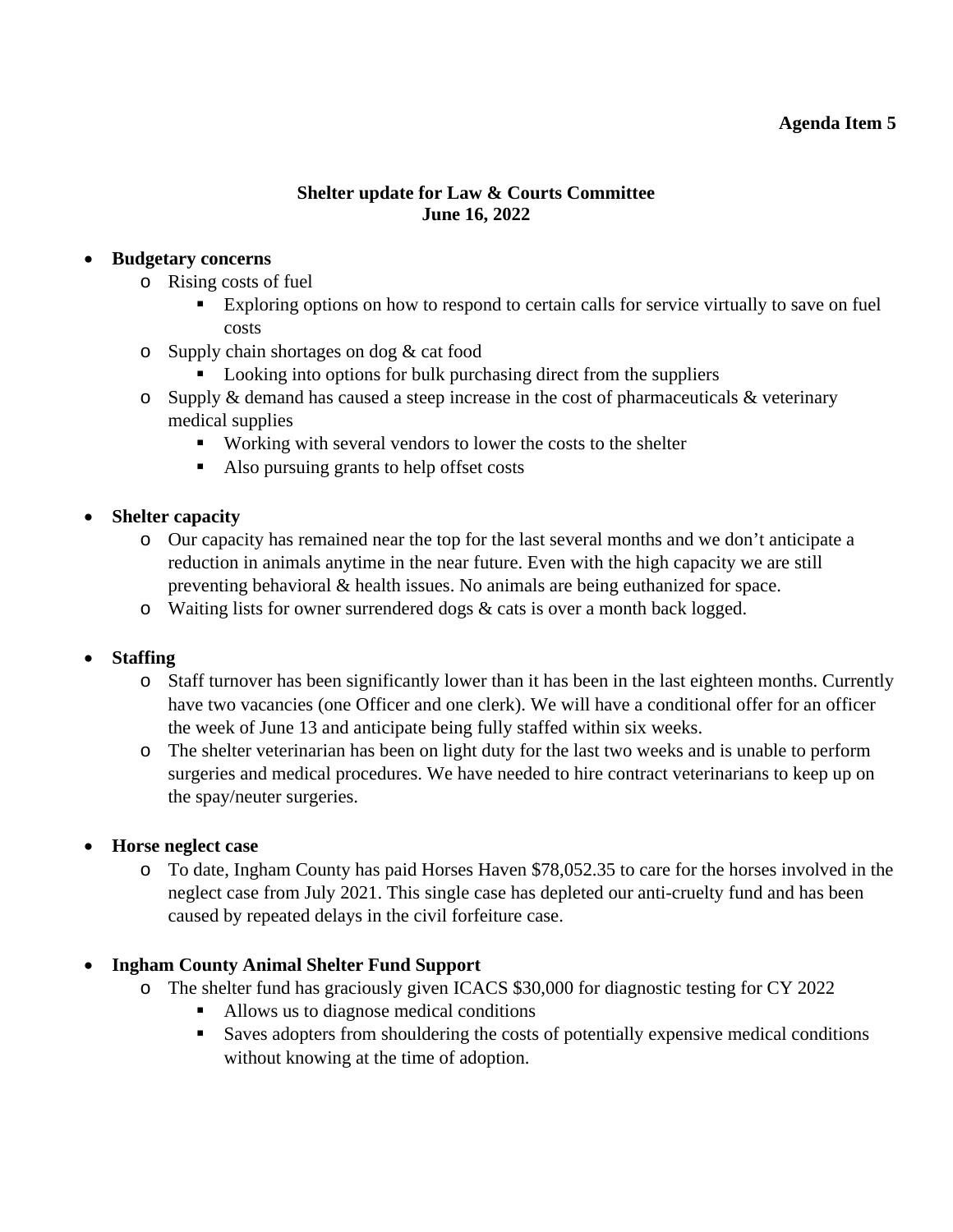<span id="page-26-0"></span>

| TO:             | Board of Commissioners Law & Courts Committee                                                   |
|-----------------|-------------------------------------------------------------------------------------------------|
| <b>FROM:</b>    | Barb Davidson, 9-1-1 Director                                                                   |
| DATE:           | June 8, 2022                                                                                    |
| <b>SUBJECT:</b> | Resolution recognizing the $10th$ anniversary of the creation of the consolidated Ingham County |
|                 | 9-1-1 Central Dispatch Center                                                                   |
|                 | For Law & Courts Committee agenda June 16, 2022                                                 |

#### **BACKGROUND**

The Ingham County Board of Commissioners started investigating the potential and feasibility of consolidating the two 9-1-1 Centers in Ingham County into one in 2006. They hired a consultant to study the operations of both and make a recommendation. After reviewing the study in 2008, the Board of Commissioners adopted a resolution to enter into a conditional agreement with the cities of Lansing and East Lansing to create a single emergency dispatch center serving all of Ingham County. Many years of agreements, discussions, pitfalls, and the construction of the new building ensued. Then on June 27, 2012, the new consolidated 9-1-1 Emergency Dispatch Center was opened. As June 27, 2022 approaches, we would like to take a moment to recognize all of the hard work that got us to this anniversary and commend all of the employees of the Center, past and present, for their service to the citizens of Ingham County.

#### **ALTERNATIVES**

 $N/A$ 

# **FINANCIAL IMPACT**

 $N/A$ 

#### **STRATEGIC PLANNING IMPACT**

This resolution supports the overarching long-term objective of service to our residents and supporting public safety.

#### **OTHER CONSIDERATIONS**

 $N/A$ 

#### **RECOMMENDATION**

Based on the information presented, I respectfully recommend approval of the attached resolution to recognize the 10<sup>th</sup> anniversary of the creation of the consolidated Ingham County 9-1-1 Central Dispatch Center.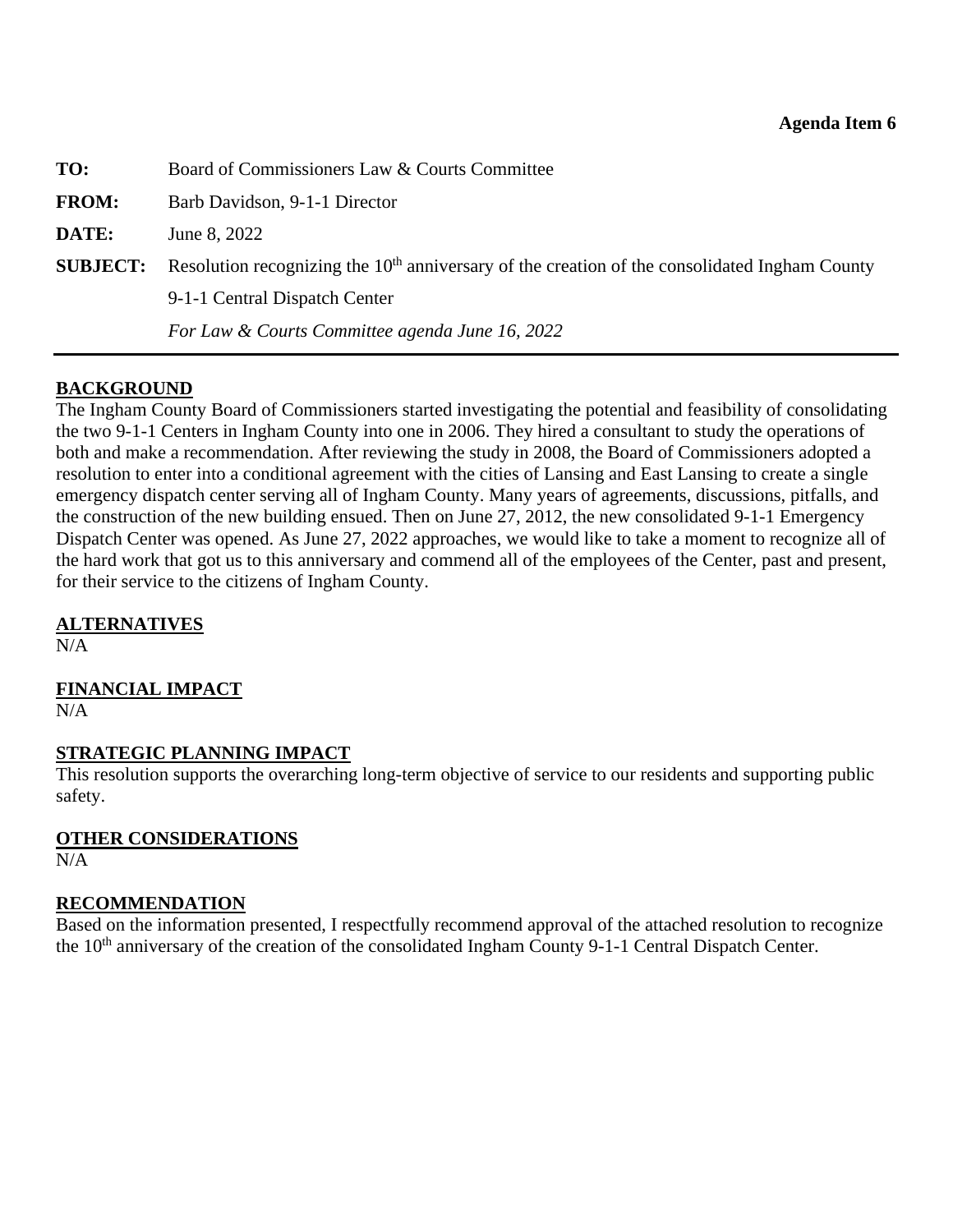Introduced by the Law & Courts Committee of the:

# INGHAM COUNTY BOARD OF COMMISSIONERS

# **RESOLUTION RECOGNIZING THE 10TH ANNIVERSARY OF THE CREATION OF THE CONSOLIDATED INGHAM COUNTY 9-1-1 CENTRAL DISPATCH CENTER**

WHEREAS, the Ingham County Board of Commissioners began evaluating the potential of combining the Lansing and East Lansing 9-1-1 Dispatch Centers into one consolidated 9-1-1 Dispatch Center operated by the County of Ingham in 2006; and

WHEREAS, merging the operations of the East Lansing and Lansing Dispatch Centers was determined to be a beneficial option for the County in order to create a state of the art Consolidated Dispatch Center, with new facilities and technology, at a lower cost than operating the current separate Centers; and

WHEREAS, representatives from the Cities of East Lansing and Lansing and Ingham County worked as a 9-1-1 Steering Committee to guide the development of an action plan to achieve the goal of a consolidated center in Ingham County; and

WHEREAS, the Ingham County Board of Commissioners adopted a "Resolution of Intent to Enter into a Conditional Agreement with the Cities of East Lansing and Lansing for the Purposes of Creating an Ingham County Consolidated 911 Center and creating a single emergency dispatch center serving all of Ingham County" in 2008; and

WHEREAS, in 2010 the Ingham County Board of Commissioners authorized the construction of the new consolidated Center; and

WHEREAS, the Ingham County Board of Commissioners established a Consolidated 9-1-1 Emergency Dispatch Center that opened on June 27, 2012, retaining staff from both the East Lansing and Lansing Dispatch Centers; and

WHEREAS, Ingham County 9-1-1 Telecommunicators (9-1-1 Dispatchers & Supervisors) have met many challenges over the years, including adapting to a new Dispatch Center and frequent changes in technology, in addition to the continuous challenge of daily serving the citizens of Ingham County by answering their emergency calls for police, fire, and emergency medical services and by dispatching the appropriate assistance as quickly as possible.

THEREFORE BE IT RESOLVED, that the Ingham County Board of Commissioners recognizes the 10<sup>th</sup> anniversary of the operation of the consolidated Ingham County 9-1-1 Central Dispatch Center which will occur on June 27, 2022 and commends all of the employees of the Center, past and present, for their service to the citizens of Ingham County.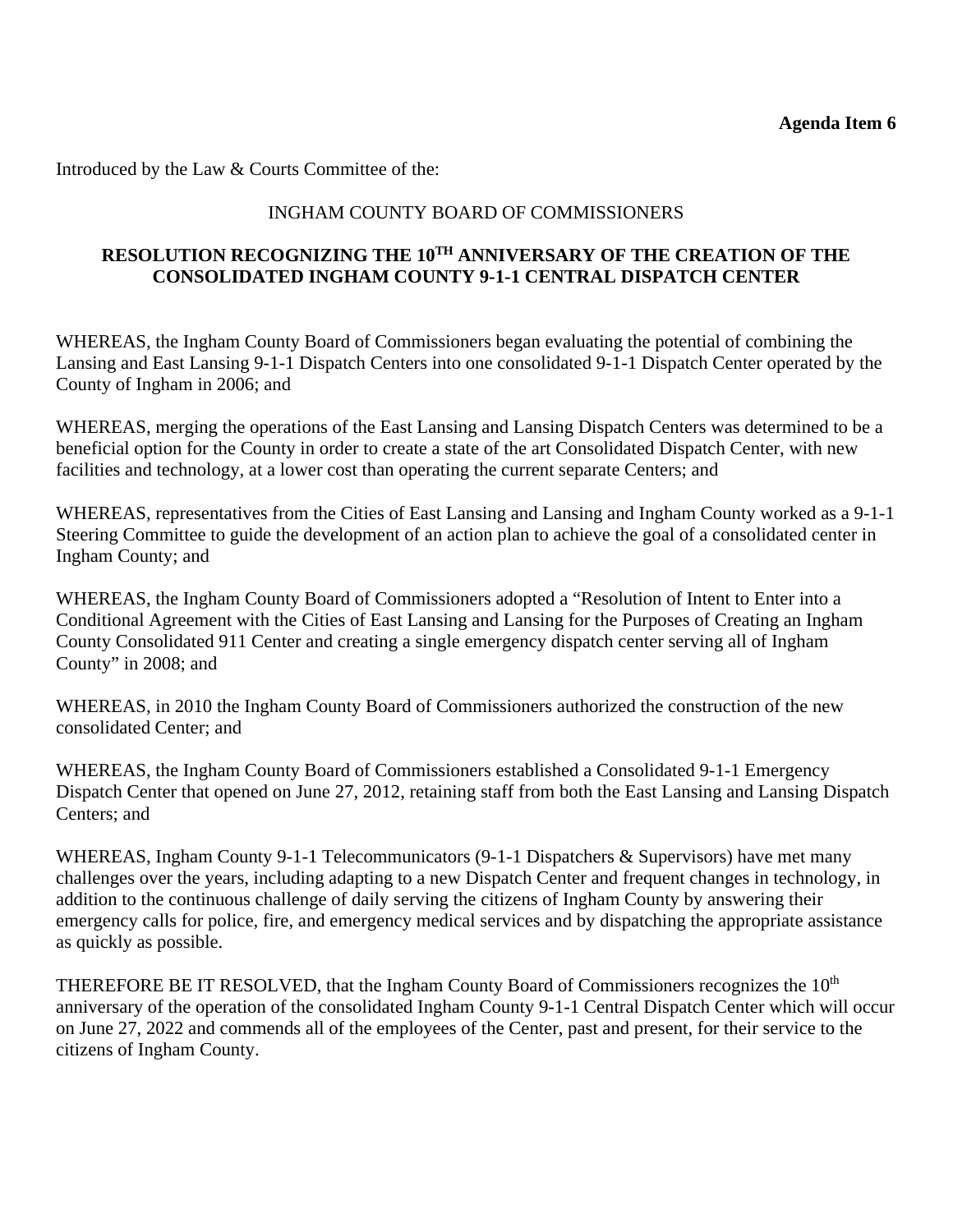<span id="page-28-0"></span>Introduced by the Law & Courts Committee of the:

#### INGHAM COUNTY BOARD OF COMMISSIONERS

#### **RESOLUTION APPOINTING AN INTERIM CHIEF PUBLIC DEFENDER**

WHEREAS, Chief Public Defender Russel Church has announced his retirement effective July 8, 2022; and

WHEREAS, it is necessary to appoint an Interim Chief Public Defender until a new Chief Public Defender has been appointed.

THEREFORE BE IT RESOLVED, that the Ingham County Board of Commissioners hereby appoints Deputy Chief Public Defender Keith Watson as Interim Chief Public Defender effective July 9, 2022.

BE IT FURTHER RESOLVED, that upon his appointment as the Interim Chief Public Defender, Keith Watson shall be paid at \$122,235.56 (MCF 17, Step 2) of the salary schedule until a new Chief Public Defender has been appointed and begins serving in that capacity.